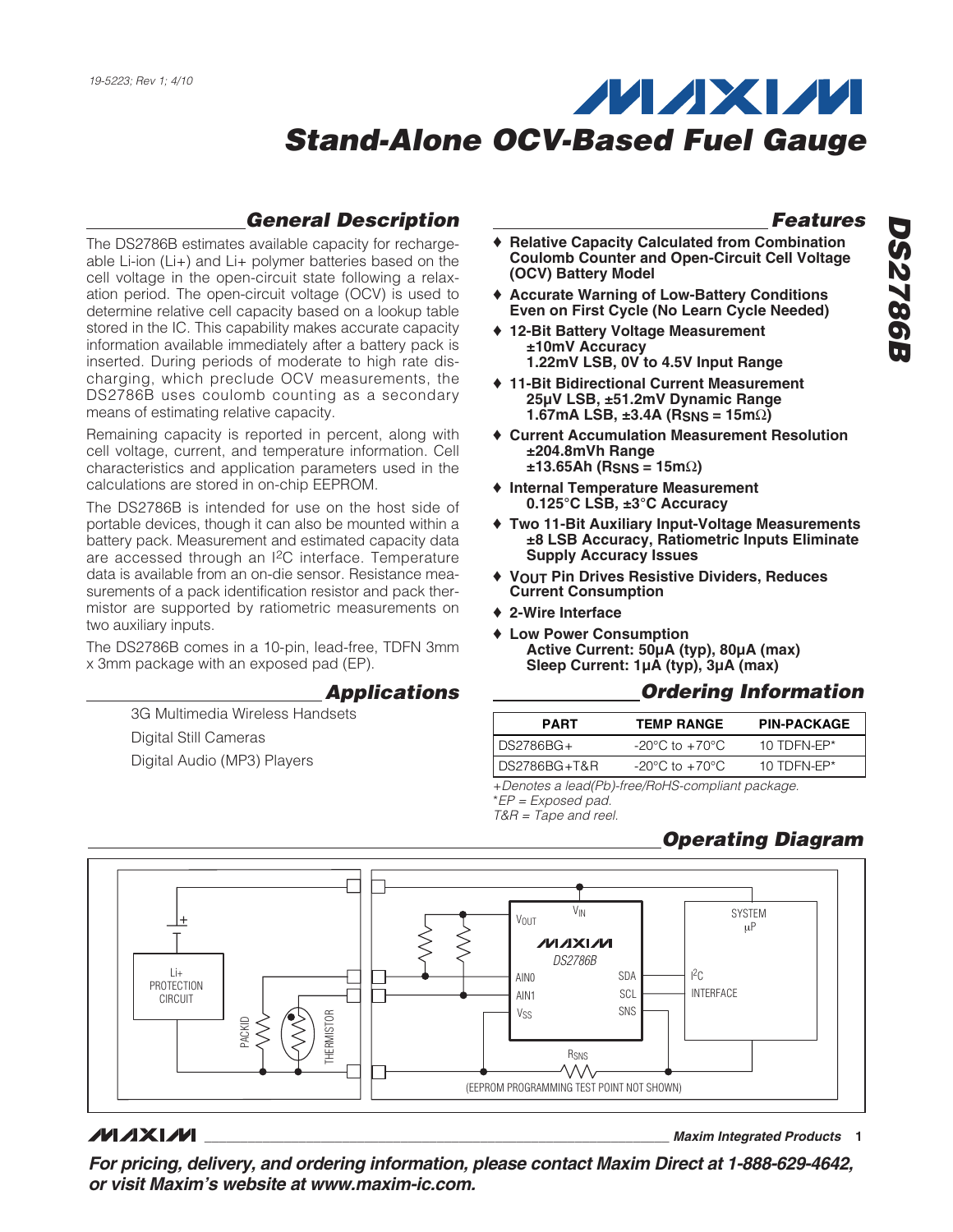### **ABSOLUTE MAXIMUM RATINGS**

| Voltage on All Pins Except VPROG Relative to VSS-0.3V to +6V |                                             |
|--------------------------------------------------------------|---------------------------------------------|
|                                                              | Lead Temperature (soldering, 10s)<br>+300°C |
| …-40°C to +85°C<br>Operating Temperature Range               | Soldering Temperature (reflow)<br>.+260°C   |

Stresses beyond those listed under "Absolute Maximum Ratings" may cause permanent damage to the device. These are stress ratings only, and functional operation of the device at these or any other conditions beyond those indicated in the operational sections of the specifications is not implied. Exposure to absolute maximum rating conditions for extended periods may affect device reliability.

#### **RECOMMENDED DC OPERATING PROCEDURE**

 $(2.5V \le V_{DD} \le 4.5V, T_A = -20°C$  to +70°C.)

| <b>PARAMETER</b>                 | <b>SYMBOL</b>            | <b>CONDITIONS</b> | <b>MIN</b> | <b>MAX</b><br><b>TYP</b> | <b>UNITS</b> |
|----------------------------------|--------------------------|-------------------|------------|--------------------------|--------------|
| Supply Voltage                   | V <sub>DD</sub>          | (Note 1)          | $+2.5$     | $+4.5$                   |              |
| Data I/O Pins                    | SCL, SDA                 | (Note 1)          | $-0.3$     | $+4.5$                   |              |
| Programming Pin                  | VPROG                    | (Note 1)          | $-0.3$     | $+15.5$                  |              |
| V <sub>IN</sub> , AIN0, AIN1 Pin | $V_{IN}$ , AINO,<br>AIN1 | (Note 1)          | $-0.3$     | $VDD +$<br>0.3           |              |

#### **DC ELECTRICAL CHARACTERISTICS**

 $(2.5V \le V_{DD} \le 4.5V, T_A = -20°C$  to +70°C, unless otherwise noted.)

| <b>PARAMETER</b>                            | <b>SYMBOL</b>                                    | <b>CONDITIONS</b>               | <b>MIN</b> | <b>TYP</b>     | <b>MAX</b> | <b>UNITS</b>      |
|---------------------------------------------|--------------------------------------------------|---------------------------------|------------|----------------|------------|-------------------|
| <b>Active Current</b>                       | <b>ACTIVE</b>                                    |                                 |            | 50             | 75         | μA                |
| Sleep-Mode Current                          |                                                  | $VDD = 2.0V$ , SCL, SDA = $VSS$ |            | 0.3            | 1.0        |                   |
|                                             | <b>ISLEEP</b>                                    | $SCL$ , $SDA = V_{SS}$          |            |                | 3          | μA                |
| Current-Measurement Resolution              | <b>ILSB</b>                                      |                                 |            | 25             |            | μV                |
| Current-Measurement<br>Full-Scale Magnitude | <b>IFS</b>                                       | (Note 1)                        |            | ±51.2          |            | mV                |
| Current-Measurement<br><b>Offset Error</b>  | <b>I</b> OERR                                    | (Note 2)                        | $-50$      |                | $+50$      | μV                |
| Current-Measurement Gain Error              | <b>IGERR</b>                                     |                                 | $-1.5$     |                | $+1.5$     | $%$ of<br>reading |
|                                             |                                                  | $V_{DD} = 3.6V$ at +25°C        | $-1$       |                | $+1$       |                   |
| Timebase Accuracy                           | t <sub>ERR</sub>                                 | $T_A = 0$ °C to +70°C           | $-2$       |                | $+2$       | $\%$              |
|                                             |                                                  | $T_A = -20$ °C to $+70$ °C      | $-3$       |                | $+3$       |                   |
| Voltage Error                               | $V_{DD} = V_{IN} = 3.6V$ , $T_A = 0$ °C to +50°C |                                 | $-10$      |                | $+10$      | mV                |
|                                             | <b>VGERR</b>                                     | $T_A = -20$ °C to $+70$ °C      | $-20$      |                | $+20$      |                   |
| Input Resistance VIN, AINO, AIN1            | R <sub>IN</sub>                                  |                                 | 15         |                |            | $M\Omega$         |
| AINO, AIN1 Error                            |                                                  |                                 | -8         |                | $+8$       | <b>LSB</b>        |
| VOUT Output Drive                           |                                                  | $I_O = 1mA$                     |            | $VDD$ -<br>0.5 |            | $\vee$            |
| VOUT Precharge Time                         | t <sub>PRE</sub>                                 |                                 | 13.2       | 13.7           | 14.2       | ms                |
| Temperature Error                           | TERR                                             |                                 | $-3$       |                | $+3$       | $^{\circ}C$       |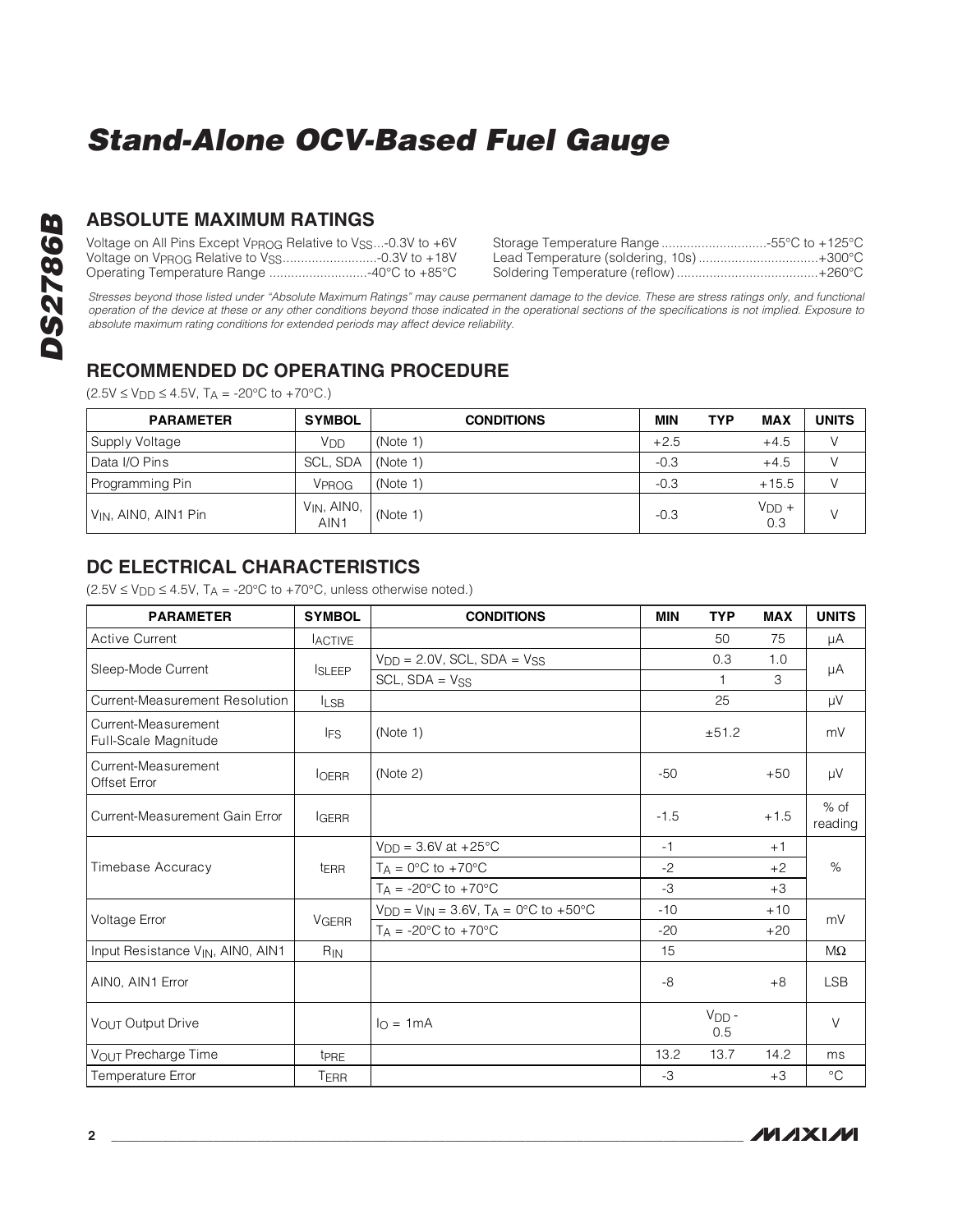#### **DC ELECTRICAL CHARACTERISTICS (continued)**

 $(2.5V \le V_{DD} \le 4.5V, T_A = -20^{\circ}C$  to +70°C, unless otherwise noted.)

| <b>PARAMETER</b>                  | <b>SYMBOL</b>      | <b>CONDITIONS</b>                  | <b>MIN</b> | <b>TYP</b> | <b>MAX</b>     | <b>UNITS</b> |
|-----------------------------------|--------------------|------------------------------------|------------|------------|----------------|--------------|
| Input Logic-High: SCL, SDA        | V <sub>IH</sub>    | (Note 1)                           | 1.4        |            |                | V            |
| Input Logic-Low: SCL, SDA         | VIL                | (Note 1)                           |            |            | 0.6            | V            |
| Output Logic-Low: SDA             | VOL                | $I_{OL}$ = 4mA (Note 1)            |            |            | 0.4            | V            |
| Pulldown Current: SCL, SDA        | IPD.               | $V_{DD} = 4.2V$ , $V_{PIN} = 0.4V$ |            | 0.2        | 1.0            | μA           |
| VPROG Pulldown                    | R <sub>VPROG</sub> |                                    |            | 20         |                | kΩ           |
| Input Capacitance: SCL, SDA       | C <sub>BUS</sub>   |                                    |            |            | 50             | рF           |
| <b>Bus Low Timeout</b>            | t <sub>SLEEP</sub> | (Note 3)                           | 1.5        |            | 2.2            | S            |
| <b>EEPROM Programming Voltage</b> | VPROG              |                                    | 14         |            | 15             | V            |
| <b>EEPROM Programming Current</b> | <b>IPROG</b>       |                                    |            |            | $\overline{c}$ | mA           |
| <b>EEPROM Programming Time</b>    | t <sub>PROG</sub>  |                                    | 3.1        |            | 14             | ms           |
| <b>EEPROM Copy Endurance</b>      |                    |                                    | 100        |            |                | Writes       |

#### **ELECTRICAL CHARACTERISTICS: 2-WIRE INTERFACE**

 $(2.5V \le V_{DD} \le 4.5V, T_A = -20°C$  to +70°C.)

| <b>PARAMETER</b>                                    | <b>SYMBOL</b>       | <b>CONDITIONS</b> | <b>MIN</b>         | <b>TYP</b> | <b>MAX</b> | <b>UNITS</b> |
|-----------------------------------------------------|---------------------|-------------------|--------------------|------------|------------|--------------|
| <b>SCL Clock Frequency</b>                          | f <sub>SCL</sub>    | (Note 4)          | $\Omega$           |            | 400        | kHz          |
| Bus Free Time Between a STOP<br>and START Condition | t <sub>BUF</sub>    |                   | 1.3                |            |            | $\mu s$      |
| Hold Time (Repeated)<br><b>START Condition</b>      | t <sub>HD:STA</sub> | (Note 5)          | 0.6                |            |            | $\mu s$      |
| Low Period of SCL Clock                             | t <sub>LOW</sub>    |                   | 1.3                |            |            | μs           |
| High Period of SCL Clock                            | <b>THIGH</b>        |                   | 0.6                |            |            | $\mu s$      |
| Setup Time for a Repeated<br><b>START Condition</b> | tsu:STA             |                   | 0.6                |            |            | $\mu s$      |
| Data Hold Time                                      | t <sub>HD:DAT</sub> | (Notes 6, 7)      | $\Omega$           |            | 0.9        | μs           |
| Data Setup Time                                     | tsu:DAT             | (Note 6)          | 100                |            |            | ns           |
| Rise Time of Both SDA and<br><b>SCL Signals</b>     | t <sub>R</sub>      |                   | $20 +$<br>$0.1C_B$ |            | 300        | ns           |
| Fall Time of Both SDA and<br><b>SCL Signals</b>     | tF                  |                   | $20 +$<br>$0.1C_B$ |            | 300        | ns           |
| Setup Time for STOP Condition                       | tsu:STO             |                   | 0.6                |            |            | $\mu s$      |
| Spike Pulse Widths Suppressed<br>by Input Filter    | tsp                 | (Note 8)          | $\mathbf 0$        |            | 50         | ns           |
| Capacitive Load for Each Bus Line                   | $C_{\mathsf{B}}$    | (Note 9)          |                    |            | 400        | рF           |
| SCL, SDA Input Capacitance                          | C <sub>BIN</sub>    |                   |                    |            | 60         | рF           |

**Note 1:** All voltages are referenced to Vss.

**Note 2:** Offset specified after autocalibration cycle and Current Offset Bias Register = 00h.

**Note 3:** The DS2786B enters the sleep mode 1.5s to 2.2s after (SCL < V<sub>IL</sub>) and (SDA < V<sub>IL</sub>).

Note 4: Timing must be fast enough to prevent the DS2786B from entering sleep mode due to bus low for period > tsLEEP.

**Note 5:** f<sub>SCL</sub> must meet the minimum clock low time plus the rise/fall times.

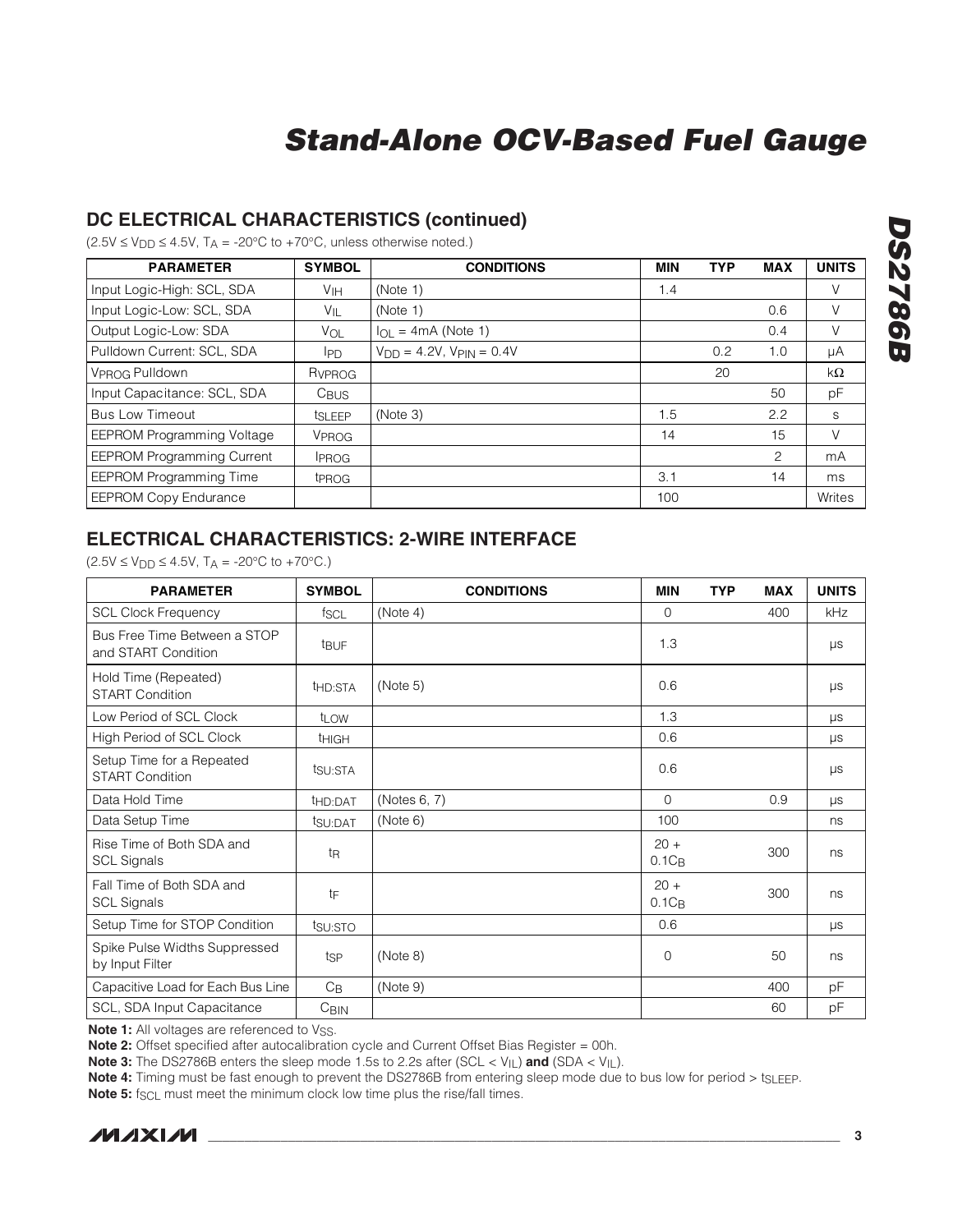#### **ELECTRICAL CHARACTERISTICS: 2-WIRE INTERFACE (continued)**

 $(2.5V \le V_{DD} \le 4.5V, T_A = -20°C$  to +70°C.)

Note 6: The maximum t<sub>HD:DAT</sub> has only to be met if the device does not stretch the low period (t<sub>LOW</sub>) of the SCL signal.

Note 7: This device internally provides a hold time of at least 100ns for the SDA signal (referred to the V<sub>IHMIN</sub> of the SCL signal) to bridge the undefined region of the falling edge of SCL.

**Note 8:** Filters on SDA and SCL suppress noise spikes at the input buffers and delay the sampling instant.

**Note 9:** C<sub>B</sub>—total capacitance of one bus line in pF.



Figure 1. 2-Wire Bus Timing Diagram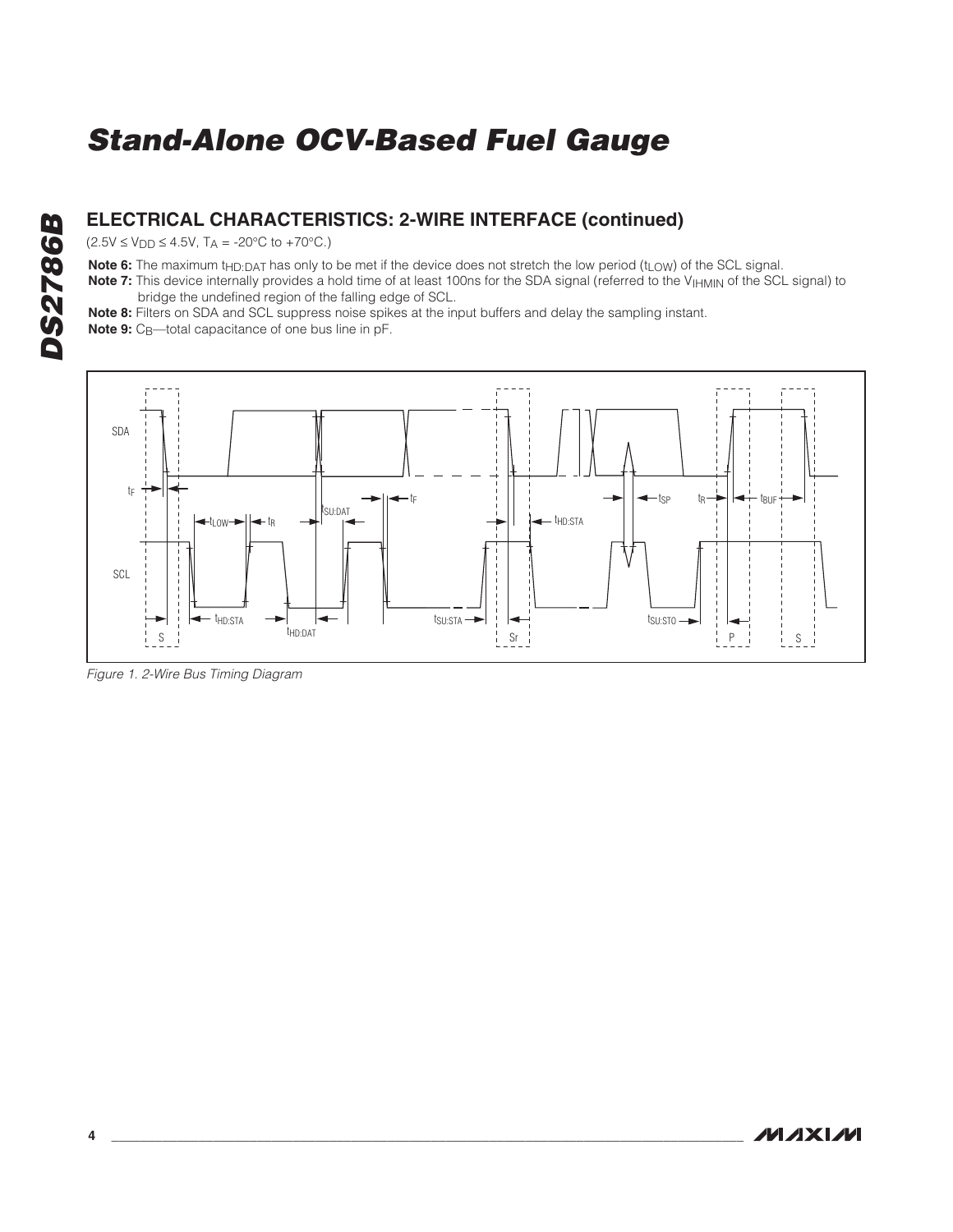

#### **Pin Description**

| <b>PIN</b> | <b>NAME</b>           | <b>FUNCTION</b>                                                                                                                                                                        |
|------------|-----------------------|----------------------------------------------------------------------------------------------------------------------------------------------------------------------------------------|
|            | AIN1                  | Auxiliary Voltage Input Number 1                                                                                                                                                       |
| 2          | AIN <sub>0</sub>      | Auxiliary Voltage Input Number 0                                                                                                                                                       |
| 3          | <b>SCL</b>            | Serial Clock Input. Input only 2-wire clock line. Connect this pin to the clock signal of the 2-wire<br>interface. This pin has a 0.2µA typical pulldown to sense disconnection.       |
| 4          | <b>SDA</b>            | Serial Data Input/Output. Open-drain 2-wire data line. Connect this pin to the clock signal of the 2-<br>wire interface. This pin has a 0.2µA typical pulldown to sense disconnection. |
| 5          | <b>SNS</b>            | Current-Sense Input. Connect to the handset side of the sense resistor.                                                                                                                |
| 6          | <b>V<sub>SS</sub></b> | Device Ground. Connect to the battery side of the sense resistor.                                                                                                                      |
| 7          | VPROG                 | EEPROM Programming Voltage Input. Connect to external supply for production programming.<br>Connect to Vss during normal operation.                                                    |
| 8          | VOUT                  | Voltage Out. Supply for auxiliary input voltage measurement dividers. Connect to high side of<br>resistor-divider circuits.                                                            |
| 9          | <b>V<sub>IN</sub></b> | Battery Voltage Input. The voltage of the cell pack is measured through this pin.                                                                                                      |
| 10         | <b>V<sub>DD</sub></b> | Power-Supply Input. 2.5V to 4.5V Input Range. Connect to system power through a decoupling<br>network.                                                                                 |
|            | EP                    | Exposed Pad. Connect to Vss.                                                                                                                                                           |

#### **MAXIM**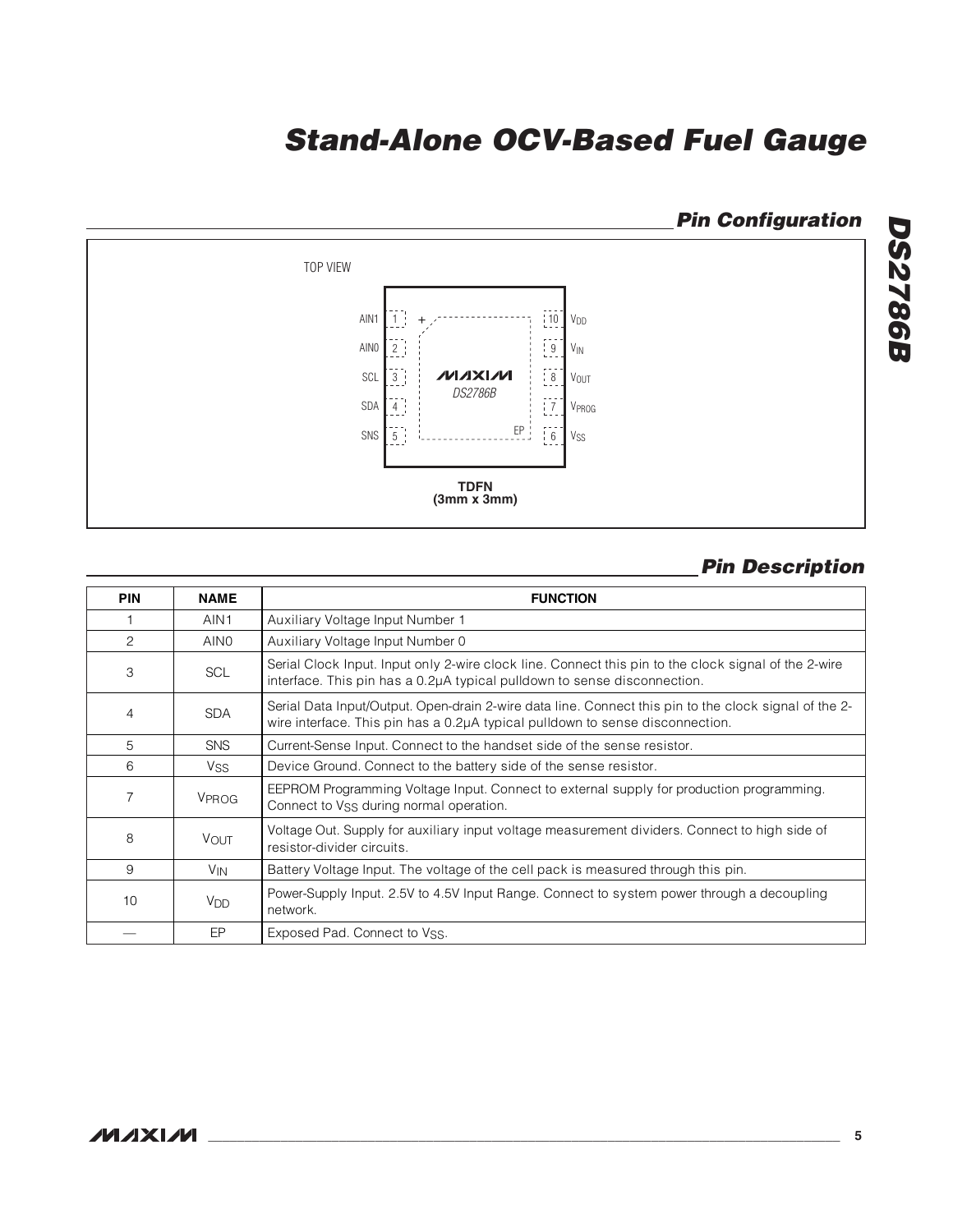#### **Detailed Description**

The DS2786B provides current-flow, voltage, and temperature-measurement data to support batterycapacity monitoring in cost-sensitive applications. Current is measured bidirectionally over a dynamic range of ±51.2mV with a resolution of 25µV. Assuming a 15m $\Omega$  sense resistor, the current-sense range is ±3.4A, with a 1 least significant bit (LSB) resolution of 1.667mA. Current measurements are performed at regular intervals and each measurement is accumulated internally to coulomb count host power consumption. Each current measurement is reported with sign and magnitude in the 2-byte Current Register. Batteryvoltage measurements are reported in the 2-byte Voltage Register with 12-bit (1.22mV) resolution, and auxiliary voltage measurements are reported in the 2 byte Aux Volt Registers with 11-bit resolution. Additionally, the Temperature Register reports temperature with 0.125°C resolution and ±3°C accuracy from the on-chip sensor. The on-chip temperature measurement is optional and replaces auxiliary voltage channel AIN1. Figure 1 is the 2-wire bus timing diagram; Figure 2 is the DS2786B block diagram. Figure 3 is an application example.



Figure 2. Block Diagram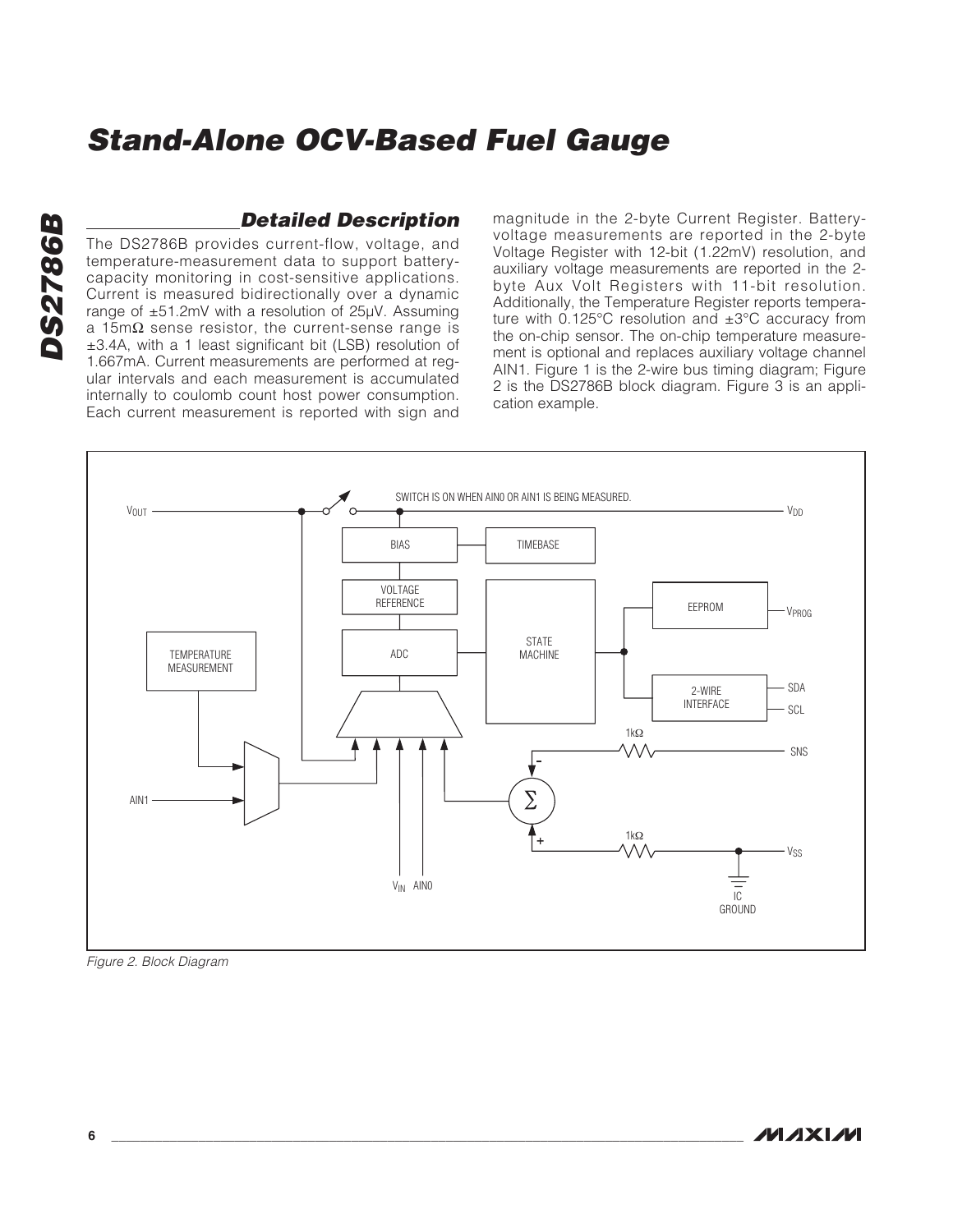

Figure 3. Application Example

The DS2786B provides accurate relative capacity measurements during periods of host system inactivity by looking at cell open-circuit voltage. Cell capacity is calculated using an OCV voltage profile and a 1-byte scale factor to weight-accumulated current. The OCV voltage profile and scale factor are stored in EEPROM memory. The EEPROM memory is constructed with a SRAM shadow so that the OCV voltage profile and scale factor can be overwritten by the host to accommodate a variety of cell types and capacities from multiple-cell vendors. The  $12C$  interface also allows read/write access to the Status, Configuration, and Measurement Registers.

#### **Power Modes**

The DS2786B operates in one of two power modes: Active and Sleep. While in Active Mode, the DS2786B operates as a high-precision battery monitor with temperature, voltage, auxiliary inputs, current, and accumulated current measurements acquired continuously and the

resulting values updated in the measurement registers. In Sleep Mode, the DS2786B operates in a low-power mode with no measurement activity. Read-and-write access is allowed to all registers in either mode.

The DS2786B operating mode transitions from sleep to active when:

$$
(\text{SCL} > \text{V}_{\text{IH}}) \text{ or } (\text{SDA} > \text{V}_{\text{IH}})
$$

The DS2786B operating mode transitions from Active to Sleep when:

$$
\text{SMOD} = 1 \text{ and } (\text{SCL} < V_{\text{IL}}) \text{ and } (\text{SDA} < V_{\text{IL}}) \text{ for } t_{\text{SLEEP}}
$$

**Caution**: If SMOD = 1, a pullup resistor is required on SCL and SDA in order to ensure that the DS2786B transitions from Sleep to Active Mode when the battery is charged. If the bus is not pulled up, the DS2786B remains in Sleep and cannot accumulate the charge current. This caution statement applies particularly to a battery that is charged on a standalone charger.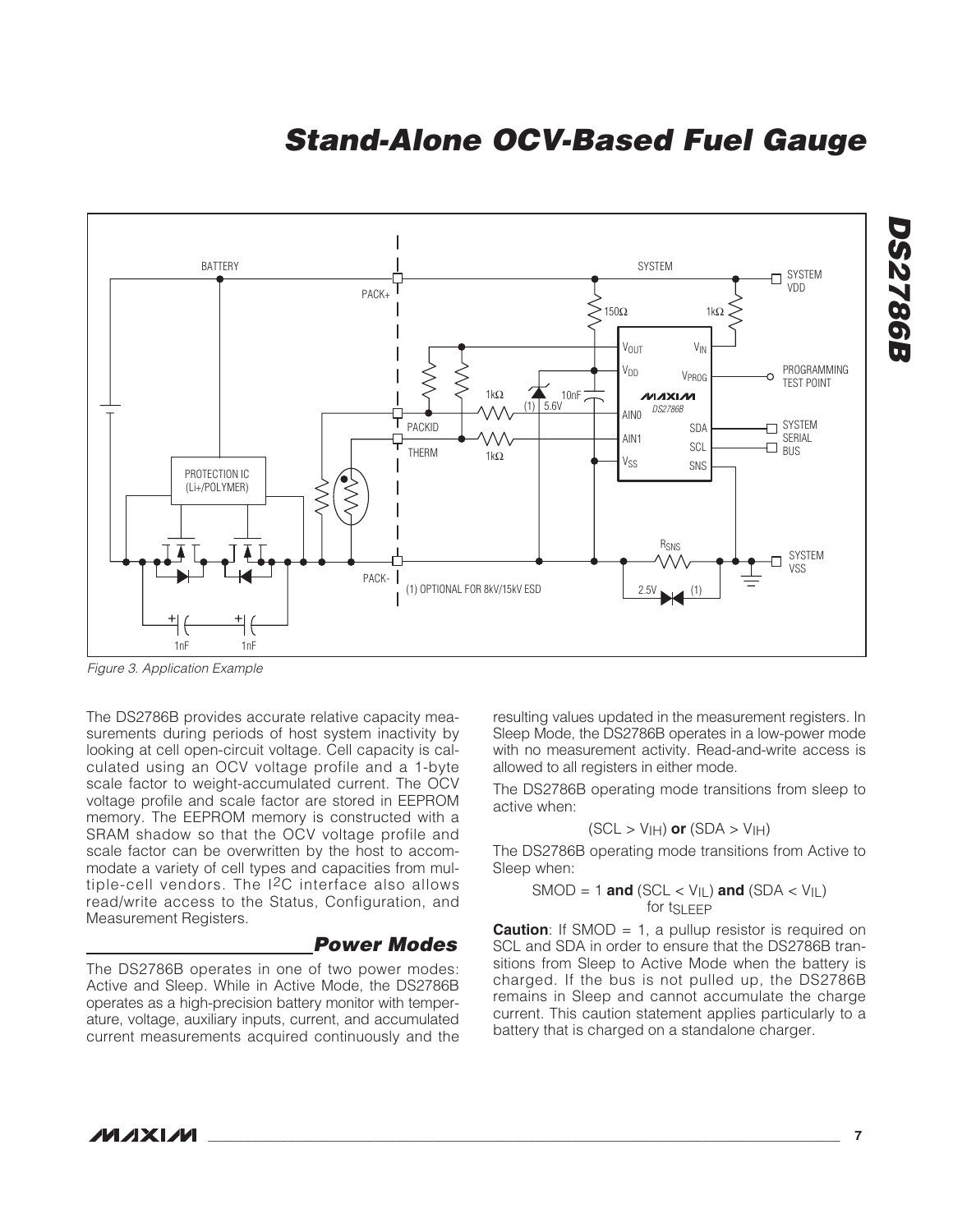# **DS2786B DS2786B**

#### **Parameter Measurement**

The DS2786B uses a sigma-delta A/D converter to make measurements. The measurement sequence shown in Figure 4 repeats continuously while the DS2786B is in Active Mode. The  $V_{\text{OUT}}$  pin is activated tPRE before the AIN0 and AIN1 conversion to allow for the VOUT output voltage to settle. The DS2786B can be configured to measure temperature using its on-chip sensor instead of the AIN1 input. When the internal temperature measurement uses the AIN1 conversion timeslot,  $V_{\text{OUT}}$  is not activated. A full sequence of voltage measurements nominally takes 1760ms to complete.



Figure 4. Measurement Sequence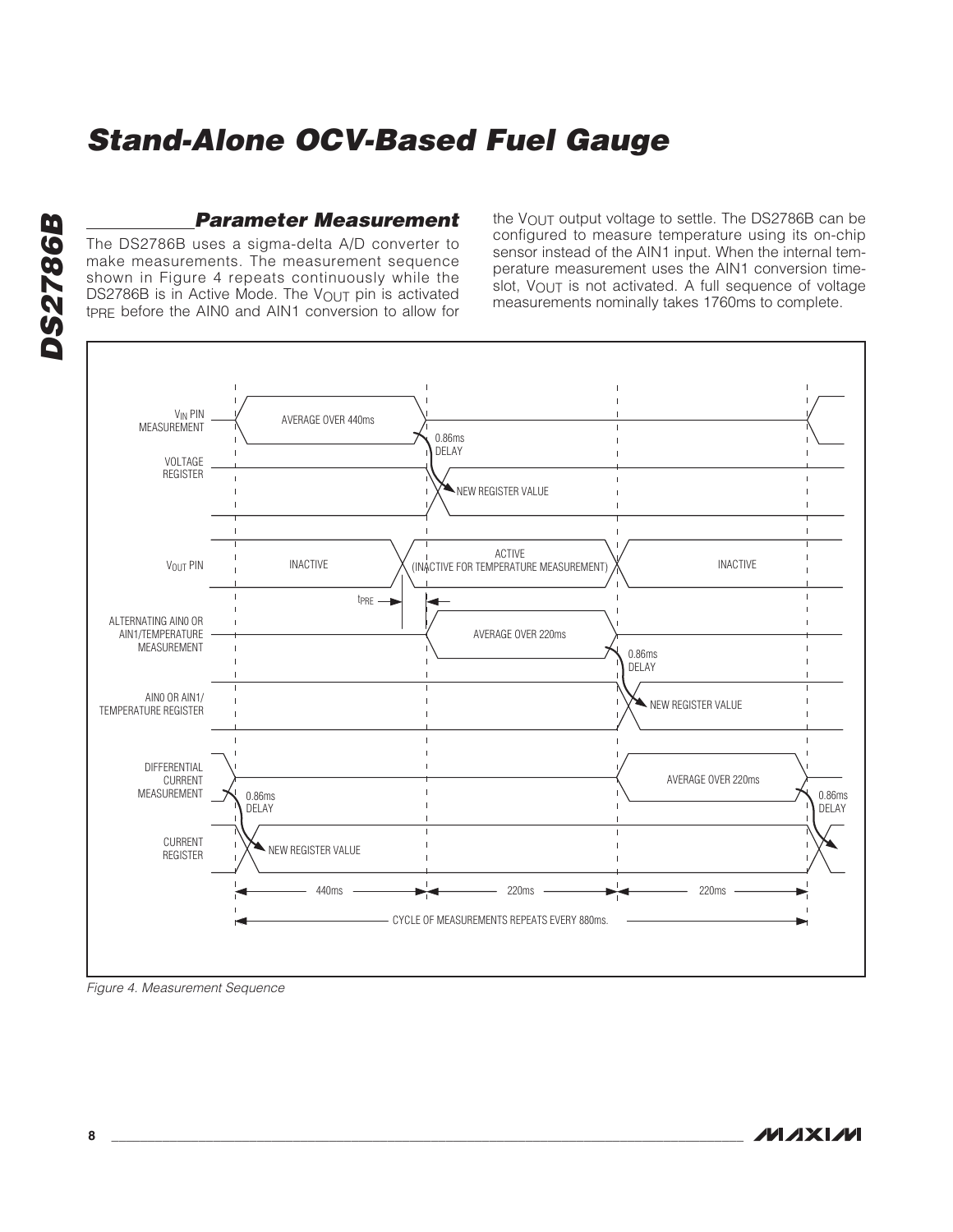# **DS2786B DS2786B**

## **Stand-Alone OCV-Based Fuel Gauge**

#### **Voltage Measurement**

Battery voltage is measured at the  $V_{\text{IN}}$  input with respect to V<sub>SS</sub> over a 0 to 4.999V range and with a resolution of 1.22mV. The result is updated every 880ms and placed in the Voltage Register in two's-complement form. Voltages above the maximum register value are reported as 7FFFh. Figure 5 is the Voltage Register format.

The input impedance of  $V_{IN}$  is sufficiently large (> 15MΩ) to be connected to a high-impedance voltage-divider in order to support multiple-cell applications. The pack voltage should be divided by the number of series cells to present a single-cell average voltage to the VIN input.

Every 1024th conversion, the ADC measures its input offset to facilitate offset correction to improve voltage accuracy. Offset correction occurs approximately every 15min. The resulting correction factor is applied to the subsequent 1023 measurements. During the offset-correction conversion, the ADC does not measure the VIN signal. The voltage measurement just prior to the offset conversion is displayed in the Voltage Register. The OCV algorithm automatically adjusts for the effects of the offset-correction cycle.

#### **Auxilary Input Measurements**

The DS2786B has two auxiliary voltage-measurement inputs, AIN0 and AIN1. Both are measured with respect to V<sub>SS</sub>. These inputs are designed for measuring resistor ratios, particularly useful for measuring thermistor or pack identification resistors. Prior to the beginning of a measurement cycle on AIN0 or AIN1, the VOUT pin outputs a reference voltage in order to drive a resistive divider formed by a known resistor value, and the unknown resistance to be measured. This technique delivers good accuracy at a reasonable cost, as it removes reference tolerance from the error calculations. Measurements alternate between each input. Each auxiliary measurement is therefore updated every 1760ms and placed in the corresponding AIN0 or AIN1 Register in two's-complement form. Figure 6 shows the Auxiliary Input Registers format.



Figure 5. Voltage Register Format



Figure 6. Auxiliary Input Registers Format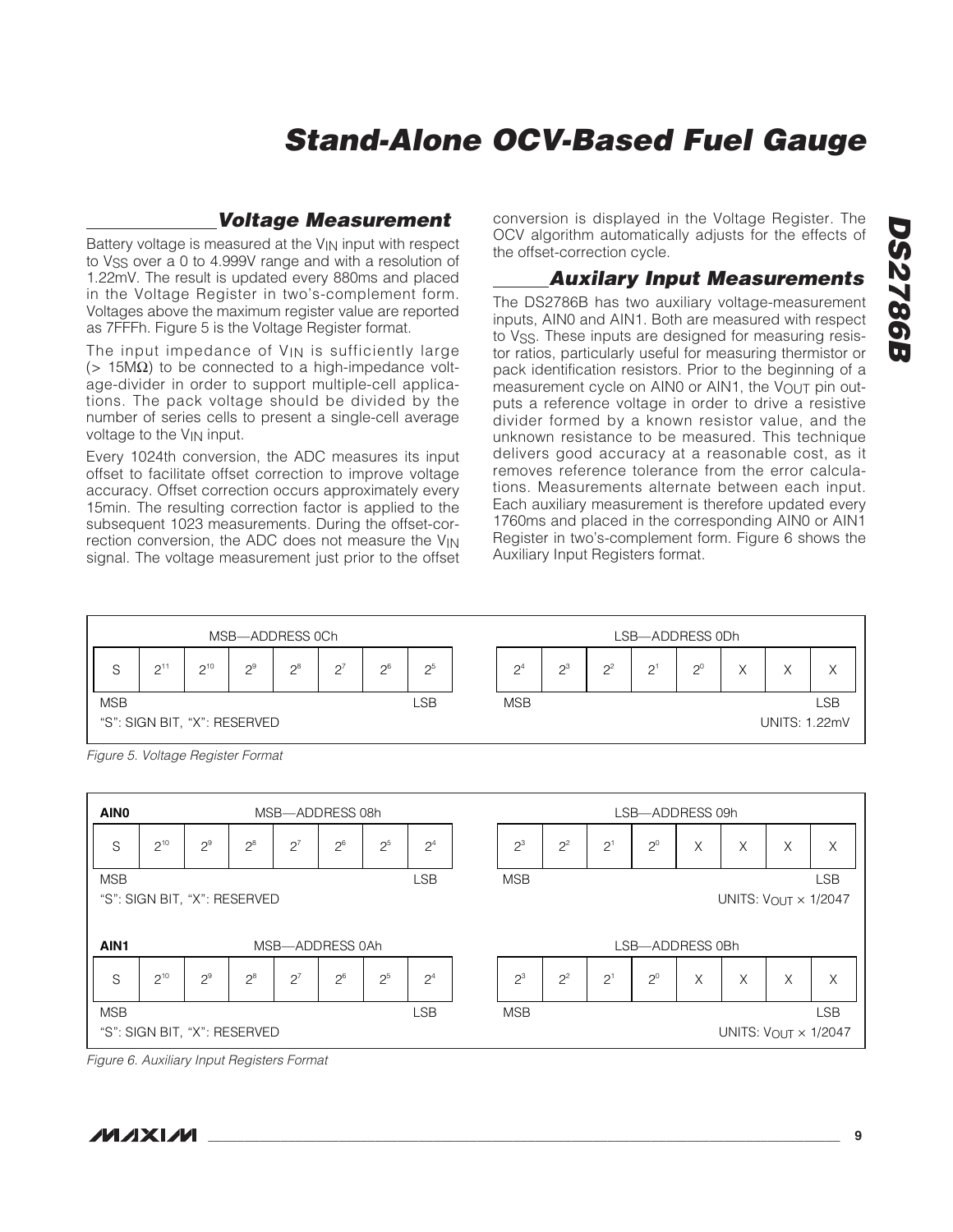# **DS2786B DS2786B**

#### **Temperature Measurement**

The DS2786B uses an integrated temperature sensor to measure battery temperature with a resolution of 0.125°C. Temperature measurements are updated every 1760ms and placed in the Temperature Register in two's-complement form. The format of the Temperature Register is shown in Figure 7. The ITEMP bit in the Status/Configuration Register must be set to enable the internal temperature measurement instead of the AIN1 measurement.

#### **Current Measurement**

In the Active Mode of operation, the DS2786B continually measures the current flow into and out of the battery by measuring the voltage drop across a low-value current-sense resistor, RSNS, connected between the SNS and V<sub>SS</sub> pins. The voltage-sense range between SNS and  $V$ <sub>SS</sub> is  $\pm$ 51.2mV. Note that positive current values occur when V<sub>SNS</sub> is less than V<sub>SS</sub>, and negative current values occur when VSNS is greater than VSS. Peak signal amplitudes up to 102mV are allowed at the

input as long as the continuous or average signal level does not exceed ±51.2mV over the conversion-cycle period. The ADC samples the input differentially and updates the Current Register every 880ms at the completion of each conversion cycle. Figure 8 describes the Current Measurement Register format and resolution for each option. Charge currents above the maximum register value are reported at the maximum value  $(7FFFh = +51.2mV)$ . Discharge currents below the minimum register value are reported at the minimum value  $(8000h = -51.2mV).$ 

Every 1024th conversion, the ADC measures its input offset to facilitate offset correction to improve current accuracy. Offset correction occurs approximately every 15min. The resulting correction factor is applied to the subsequent 1023 measurements. During the offset correction conversion, the ADC does not make a measurement. The current measurement just prior to the offset conversion is displayed in the Current Register. See Table 1 for current range and resolution for various R<sub>SNS</sub> values.



MSB—ADDRESS 0Eh LSB—ADDRESS 0Fh  $S \begin{array}{|c|c|c|c|c|} 2^{10} & 2^{9} \end{array}$  $2^{8}$  $2^7$  26 25  $2<sup>4</sup>$  $2^3$  $2^2$  $2^{1}$  $2^0$  $\vert$  X  $\vert$  X  $\vert$  X  $\vert$  X MSB LSB MSB LSB "S": SIGN BIT, "X": RESERVED UNITS: 25μV/RSNS

Figure 8. Current Register Formats

#### **Table 1. Current Range and Resolution for Various RSNS Values**

| <b>CURRENT RESOLUTION (1 LSB)</b> |                     |             |                     |                  |  |               | <b>CURREN</b> |
|-----------------------------------|---------------------|-------------|---------------------|------------------|--|---------------|---------------|
|                                   | <b>RSNS</b>         |             |                     |                  |  |               |               |
| <b>IVSS - VSNSI</b>               | $20 \text{m}\Omega$ | $15m\Omega$ | $10 \text{m}\Omega$ | $5m\Omega$       |  | Vss - Vsns    | $20m\Omega$   |
| 25uV                              | 1.25mA              | .667mA      | 2.5mA               | 5 <sub>m</sub> A |  | $\pm 51.2$ mV | ±2.56A        |

| <b>CURRENT INPUT RANGE</b> |             |             |                     |            |  |  |  |  |  |
|----------------------------|-------------|-------------|---------------------|------------|--|--|--|--|--|
|                            |             | <b>RSNS</b> |                     |            |  |  |  |  |  |
| Vss - Vsns                 | $20m\Omega$ | $15m\Omega$ | $10 \text{m}\Omega$ | $5m\Omega$ |  |  |  |  |  |
| ±51.2mV                    | ±2.56A      | ±3.41A      | ±5.12A              | ±10.24A    |  |  |  |  |  |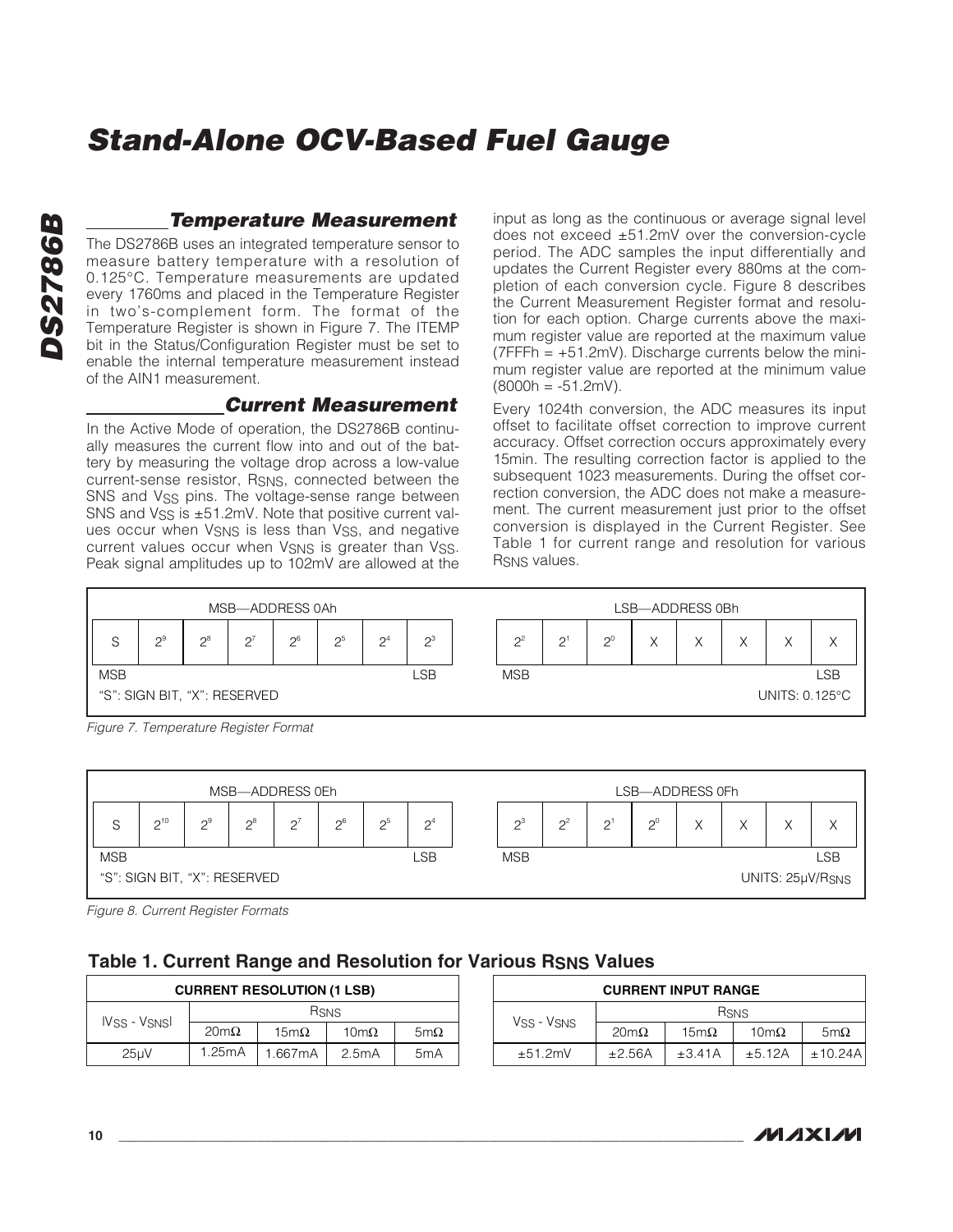#### **Current Offset Bias**

The Current Offset Bias Register (COBR) allows a programmable offset value to be added to raw current measurements. The result of the raw current measurement plus the COBR value is displayed as the current measurement result in the Current Register, and is used for current accumulation and detection of an OCV condition. The COBR value can be used to correct for a static offset error, or can be used to intentionally skew the current results and therefore the current accumulation.

Read and write access is allowed to COBR. Whenever the COBR is written, the new value is applied to all subsequent current measurements. COBR can be programmed in 25µV steps to any value between +3.175mV and -3.2mV. The COBR value is stored as a two's-complement value in nonvolatile (NV) memory. The COBR factory default value is 00h. Figure 9 shows the Current Offset Bias Register format.

#### **Current Accumulation**

An Internal Accumulated Current Register (IACR) serves as an up/down counter holding a running count of charge since the last OCV condition. Current measurement results, plus a programmable bias value are internally summed, or accumulated, at the completion of each current measurement-conversion period. The IACR has a range of  $\pm 204.8$ mVh. The IACR uses the Initial or Learned Cell Capacity Registers to increment or decrement the Relative Capacity Register as current flows into or out of the battery. In this way, the fuel gauge is accurate even when an OCV condition does not occur for an extended time period. See Table 2 for the accumulated current range for various RSNS values.

| ADDRESS 60h |               |       |       |       |       |                  |       |  |  |  |
|-------------|---------------|-------|-------|-------|-------|------------------|-------|--|--|--|
| S           | $2^6$         | $2^5$ | $2^4$ | $2^3$ | $2^2$ | 2 <sup>1</sup>   | $2^0$ |  |  |  |
| <b>MSB</b>  | <b>LSB</b>    |       |       |       |       |                  |       |  |  |  |
|             | "S": SIGN BIT |       |       |       |       | UNITS: 25µV/RSNS |       |  |  |  |

Figure 9. Current Offset Bias Register Format

#### **Table 2. Accumulated Current Range for Various RSNS Values**

| <b>IACR RANGE</b> |             |             |                     |            |  |  |  |  |
|-------------------|-------------|-------------|---------------------|------------|--|--|--|--|
|                   |             | <b>RSNS</b> |                     |            |  |  |  |  |
| Vss - Vsns        | $20m\Omega$ | $15m\Omega$ | $10 \text{m}\Omega$ | $5m\Omega$ |  |  |  |  |
| $\pm 204.8$ mVh   | ±10.24Ah    | ±13.65Ah    | ±20.48Ah            | ±40.96Ah   |  |  |  |  |

#### **Cell-Capacity Estimation**

The DS2786B uses a hybrid OCV measurement and coulomb-counting algorithm to estimate remaining cell capacity. During periods of charging or discharging the cell, the DS2786B counts charge flow into and out of the cell. When the application becomes inactive, the DS2786B waits for the cell voltage to relax and then adjusts the coulomb count based on an open-circuit voltage cell model stored in device EEPROM. The resulting calculation is reported to the system as a percentage value between 0 and 100%. As the cell ages, a learn feature adjusts for changes in capacity.

The Relative Capacity Register reports remaining cell charge as a percentage of full. Relative capacity is reported with a resolution of 0.5% and is limited to a value between 0% and 100%. The Relative Capacity Register is updated each time the IC performs a current measurement or open-circuit cell-voltage measurement. See Figure 10.

| ADDRESS 02h |       |       |       |       |       |       |                    |  |  |  |  |
|-------------|-------|-------|-------|-------|-------|-------|--------------------|--|--|--|--|
| $2^7$       | $2^6$ | $2^5$ | $2^4$ | $2^3$ | $2^2$ | $2^1$ | $2^0$              |  |  |  |  |
| <b>MSB</b>  |       |       |       |       |       |       | <b>LSB</b>         |  |  |  |  |
|             |       |       |       |       |       |       | <b>UNITS: 0.5%</b> |  |  |  |  |

Figure 10. Relative Capacity Register Format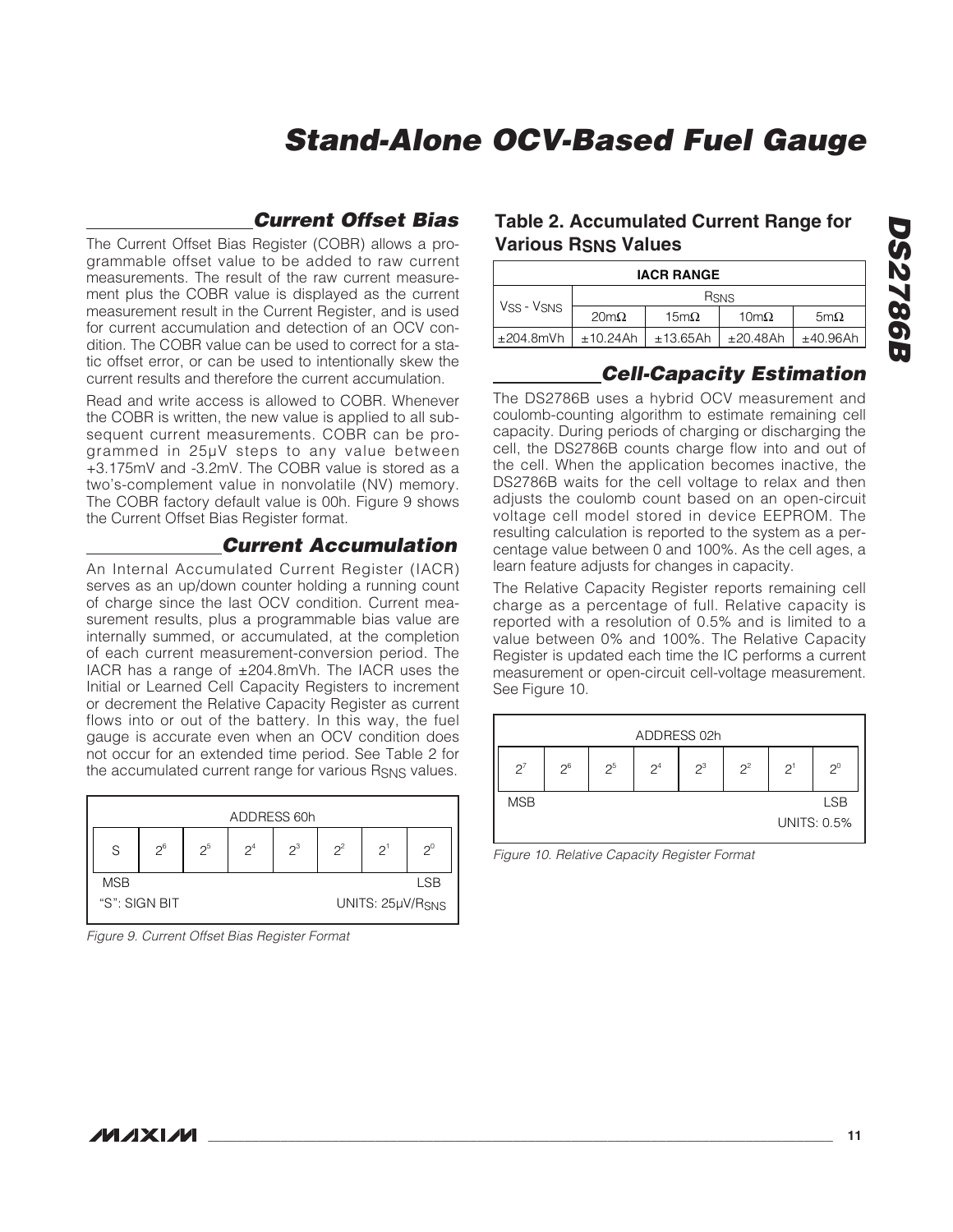**DS2786B DS2786B** 

Prior to the first learn operation, the relative capacity value is calculated by adding the IACR multiplied by the initial capacity scaling factor (7Ah) to the last OCV relative capacity (16h). After the first learn operation, the relative capacity value is calculated by adding the IACR multiplied by the learned capacity scaling factor (17h) to the last OCV relative capacity (16h).

Each Capacity Scaling Factor Register has a resolution of 78.125%/Vh and a maximum range of 0 to 19921.875%/Vh. During assembly, the Initial Capacity Register should be programmed to the capacity of the cell. For example, an application using a 1Ah cell and 0.015Ω sense resistor would set the Initial Capacity Register to a value of  $(100\%/1 \text{Ah} \times 0.015 \Omega))/$ 78.125%/Vh = 55h. The Learned Capacity Scaling Factor Register is controlled by the DS2786B. The power-up value is 00h, and the register is updated with the calculated new cell capacity value after every learn operation. See Figures 11 and 12.

#### **OCV Detection**

When the magnitude of the measured current (after COBR is applied) is less than the value defined by the OCV Threshold Register, the DS2786B begins dV/dt measurement evaluation to detect an OCV voltage condition. A threshold value that is below the minimum



Figure 11. Initial Capacity Scaling Factor Register Format



Figure 12. Learned Capacity Scaling Factor Register Format

operational current, but above the maximum idle current of the application should be selected. The OCV Threshold Register has a resolution of 25µV/RSNS, and a range from 0mV/RSNS to 6.375mV/RSNS. The factory default value is 28h. See Figure 13 for the OCV threshold register format.

While the measured current is below the OCV threshold level, the DS2786B actively searches for a relaxed cell by calculating the change in cell voltage as reported in the Voltage Register over 7.5min intervals (dV/dt). If the 7.5min dV/dt change of an average of four Voltage Register readings is less than the value stored in the OCV dV/dt Threshold Register, the DS2786B determines that the cell is now in a relaxed state and the Relative Capacity Register is adjusted based on the OCV cell model stored in parameter EEPROM. This operation occurs repeatedly every 7.5min up to 1hr after the cell enters a relaxed state.

The OCV dV/dt Threshold Register has a resolution of 0.61mV/7.5min and a range from 0mV/7.5min to 9.15mV/7.5min. The factory default value is 2.44mV/7.5min. Note that the upper 4 bits of the OCV dV/dt Threshold Register are used to EEPROM back bits from the Status/Configuration Register. Figure 14 shows the OCV dV/dt threshold register format.







Figure 14. OCV dV/dt Threshold Register Format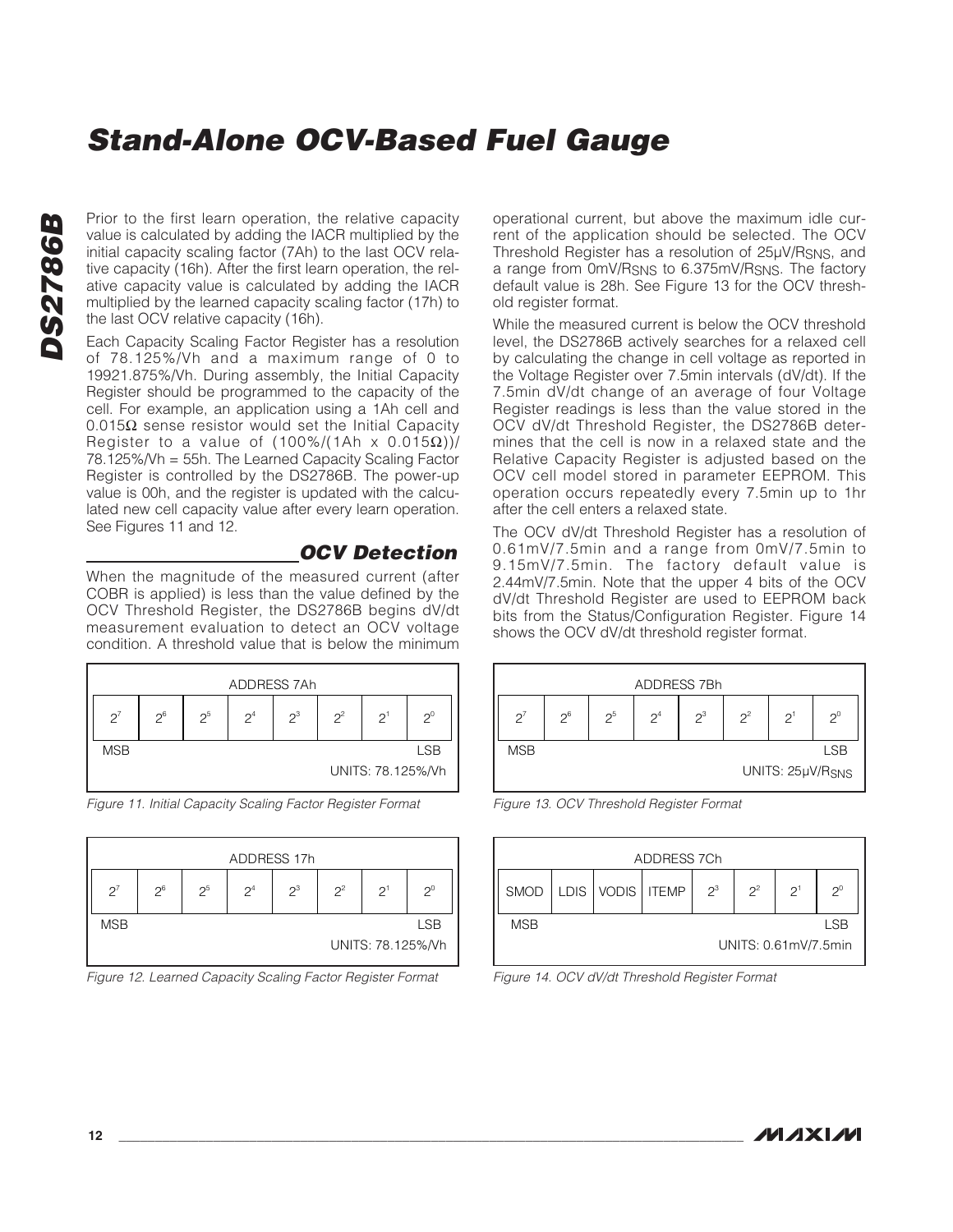#### **OCV Cell Model**

The OCV cell model is a 9-point piece-wise linear approximation of open-circuit cell voltage vs. the remaining capacity of the cell. Whenever an OCV update occurs, the Relative Capacity Register is adjusted to a new value based on the OCV voltage reading and a linear approximation of the table values. Figure 15 shows the factory-default cell model stored in EEPROM.

The OCV cell model can be modified by changing the Capacity and Voltage Breakpoint Registers in EEPROM. Capacity 0 is fixed at 0% and cannot be changed. Capacity 1 through Capacity 7 are stored with 0.5% resolution at addresses 61h through 67h, respectively.

Capacity values must be monotonic (Capacity 1 > Capacity 0, Capacity 2 > Capacity 1, etc.), but otherwise can be written to any value between 0.5% to 99.5%. Capacity 8 is fixed at a value of 100% and cannot be changed. See Figure 16.

Voltage breakpoints require 2 bytes per breakpoint, but are otherwise stored in a similar manner: voltage breakpoint 0: MSB stored at address 68h, LSB stored at address 69h. Other voltage breakpoints are stored sequentially through address location 79h. Each voltage breakpoint has a resolution of 1.22mV, and a range from 0.0V to 4.996V. Voltage breakpoint values must also be monotonic. Figure 17 is the Voltage Breakpoint Register format.



Figure 15. DS2786BG-C3 OCV Cell Model



Figure 16. Capacity 1 to Capacity 7 Registers Format

**DS2786B**

**DS2786B**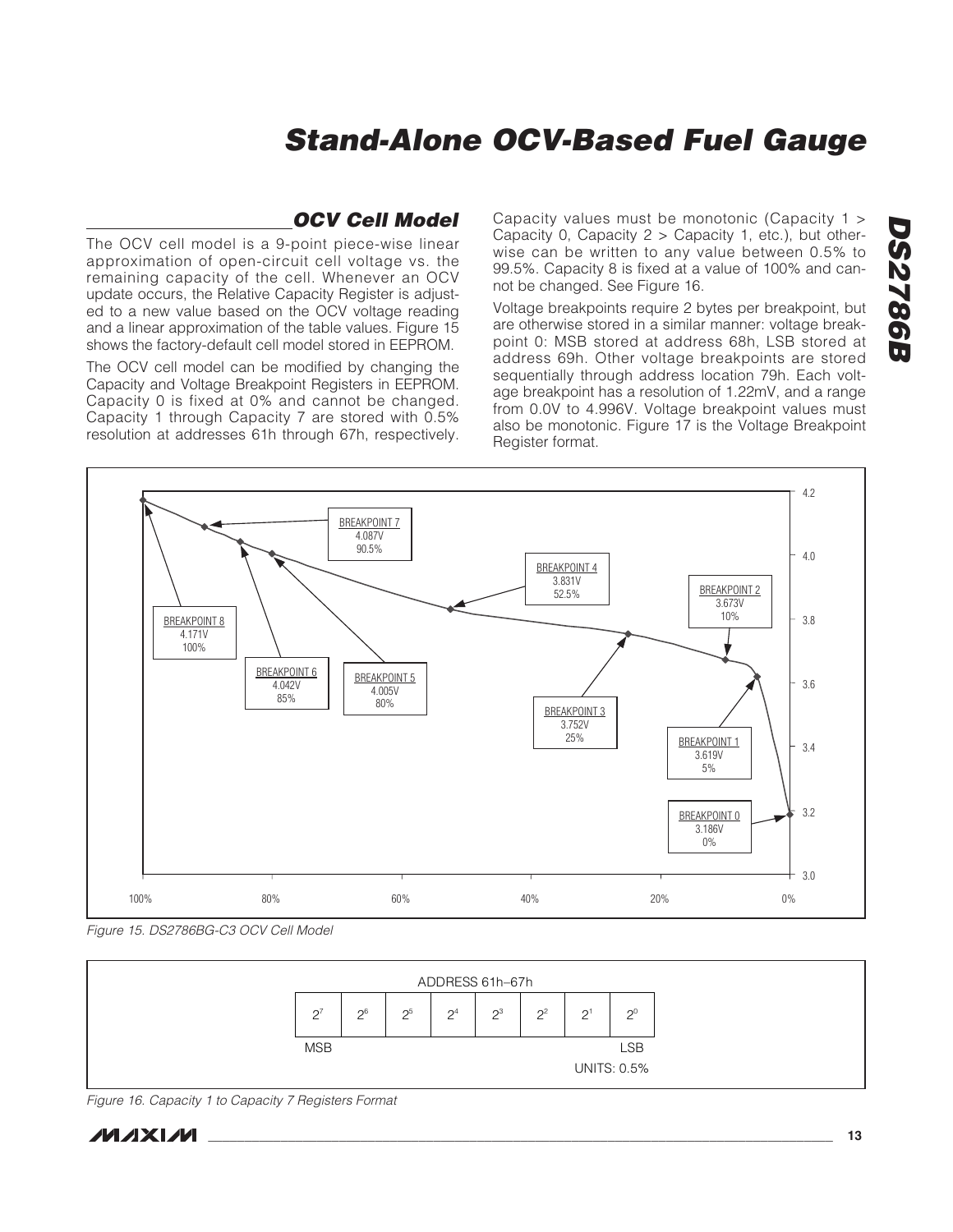| LSB                  |  |
|----------------------|--|
| <b>UNITS: 1.22mV</b> |  |
|                      |  |

Figure 17. Voltage Breakpoint Register Format

#### **Initial Capacity Estimation**

The DS2786B calculates relative capacity immediately upon power-up. During initialization, the DS2786B makes a voltage measurement and uses the OCV cell model data to determine a starting point for the Relative Capacity Register. This estimation occurs regardless of the load on the cell. Any error induced from cell loading is removed at the next OCV adjustment. The initial voltage measurement used in determining the starting point is stored in the Initial Voltage Register until the IC is power cycled. See Figure 18.

#### **New Capacity Learning**

As the cell ages, the Initial Capacity Scaling Factor Register value might no longer accurately reflect the true capacity of the cell, causing error in relative capacity calculation while in coulomb-counting mode of operation. The DS2786B has a learn feature that allows the IC to remain accurate as the cell changes. The DS2786B compares the percent relative capacity difference between the last two OCV updates to the change in the coulomb count to learn the new cell capacity. The Last OCV Register maintains the relative capacity percentage at the previous OCV adjustment point used for learning the new cell capacity. The last OCV is updated with a new value at each OCV adjustment. Figure 19 shows the Last OCV Register format.

**Example:** Assuming a 15mΩ sense resistor, the DS2786B adjusts the relative capacity of a 1000mAh cell to 10% based on an OCV measurement during an idle period of the application. The cell is then charged by 500mAh (to 60% expected) based on the internal coulomb count multiplied by the learned capacity scaling factor value of 55h. The next OCV adjustment determines the relative capacity should actually be at 65%, not 60%. The DS2786B then adjusts the learned capacity scaling factor value upward to (65% - 10%)/(500mAh x 0.015Ω) = 5Eh, lowering the expected cell capacity by approximately 10%.



Figure 18. Initial Voltage Register Format



Figure 19. Last OCV Register Format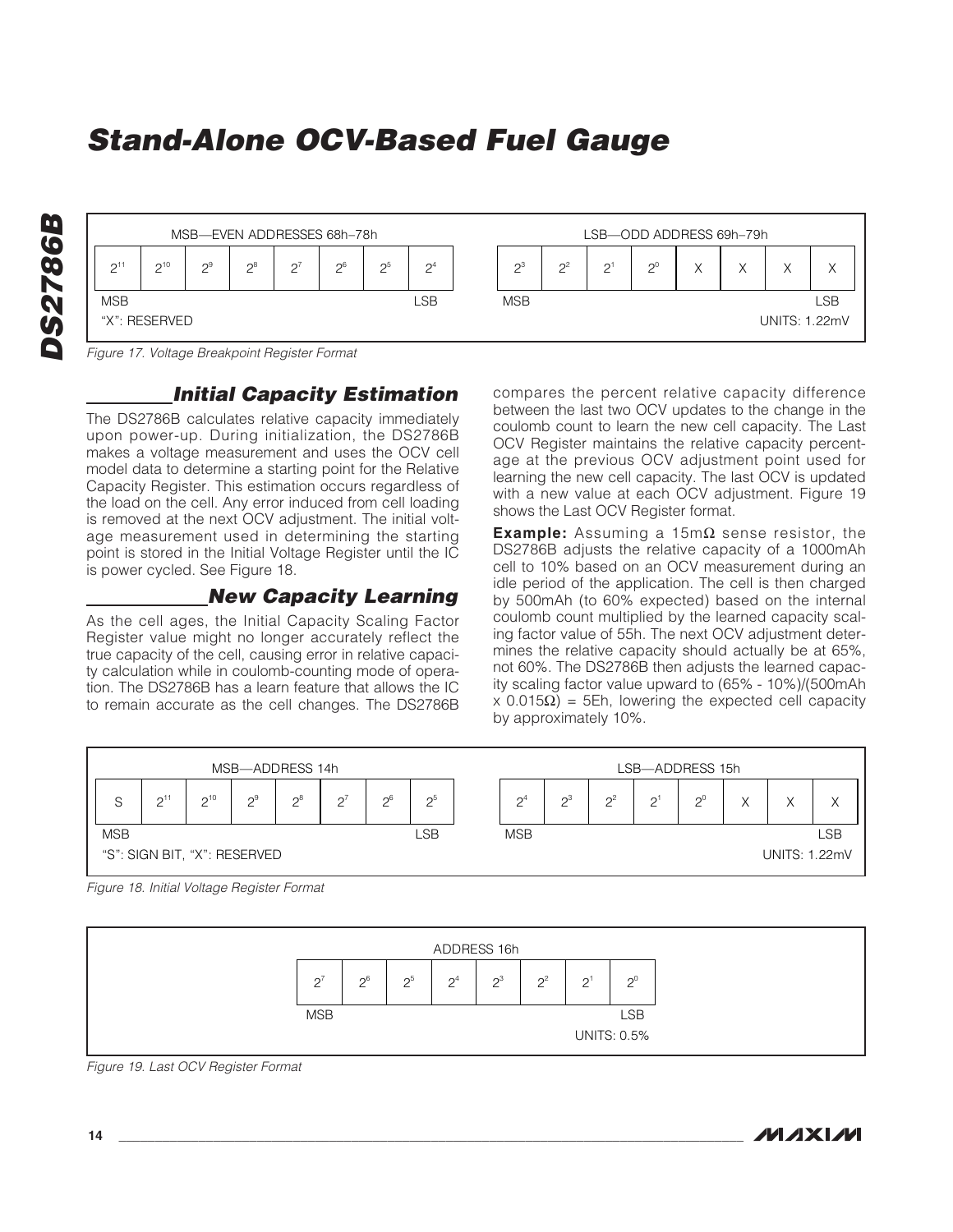

Figure 20. Learn Delta Percent Threshold

The learn delta percent threshold allows the application to select how large a cell capacity change is required before the new cell-capacity value is learned. The difference between the present OCV measurement and the last OCV measurement must be greater than the learn delta percent threshold value for a learn to occur. This prevents IC measurement resolution from adding error to the learned cell-capacity value. It is recommended this register be set to a value of at least 50%. Figure 20 shows the learn delta percent threshold.

#### **Memory Map**

The DS2786B has memory space with registers for instrumentation, status, and control. When the MSB of a 2-byte register is read, both the MSB and LSB are latched and held for the duration of the read data command to prevent updates during the read and ensure synchronization between the 2 register bytes. For consistent results, always read the MSB and the LSB of a 2-byte register during the same read data command sequence.

Memory locations 60h through 7Fh are EEPROM storage locations. EEPROM memory is shadowed by RAM to eliminate programming delays between writes and to allow the data to be verified by the host system before being copied to EEPROM. The read data and write data protocols to/from EEPROM memory addresses access the shadow RAM. Setting the RCALL bit in the Command Register (FEh) initiates data transfer from the EEPROM to the shadow RAM. See Figure 21.

Setting the COPY bit in the Command Register initiates data transfer from the shadow RAM to the EEPROM. An external voltage supply must be provided on the VPROG pin prior to writing the COPY bit. The DS2786B requires the COPY bit be reset to zero within the tprog time window to properly program EEPROM. Resetting COPY too soon might prevent a proper write of the cells. Resetting COPY too late might degrade EEPROM copy endurance.

The DS2786B uses shadow RAM data for fuel-gauge calculations. Fuel-gauge information can be changed in the application by writing the shadow RAM locations. Afterwards, the SOCV bit should be written to reset the fuel gauge. Note that any reset of the IC causes the shadow RAM data to be restored from EEPROM.



Figure 21. EEPROM Access Through Shadow RAM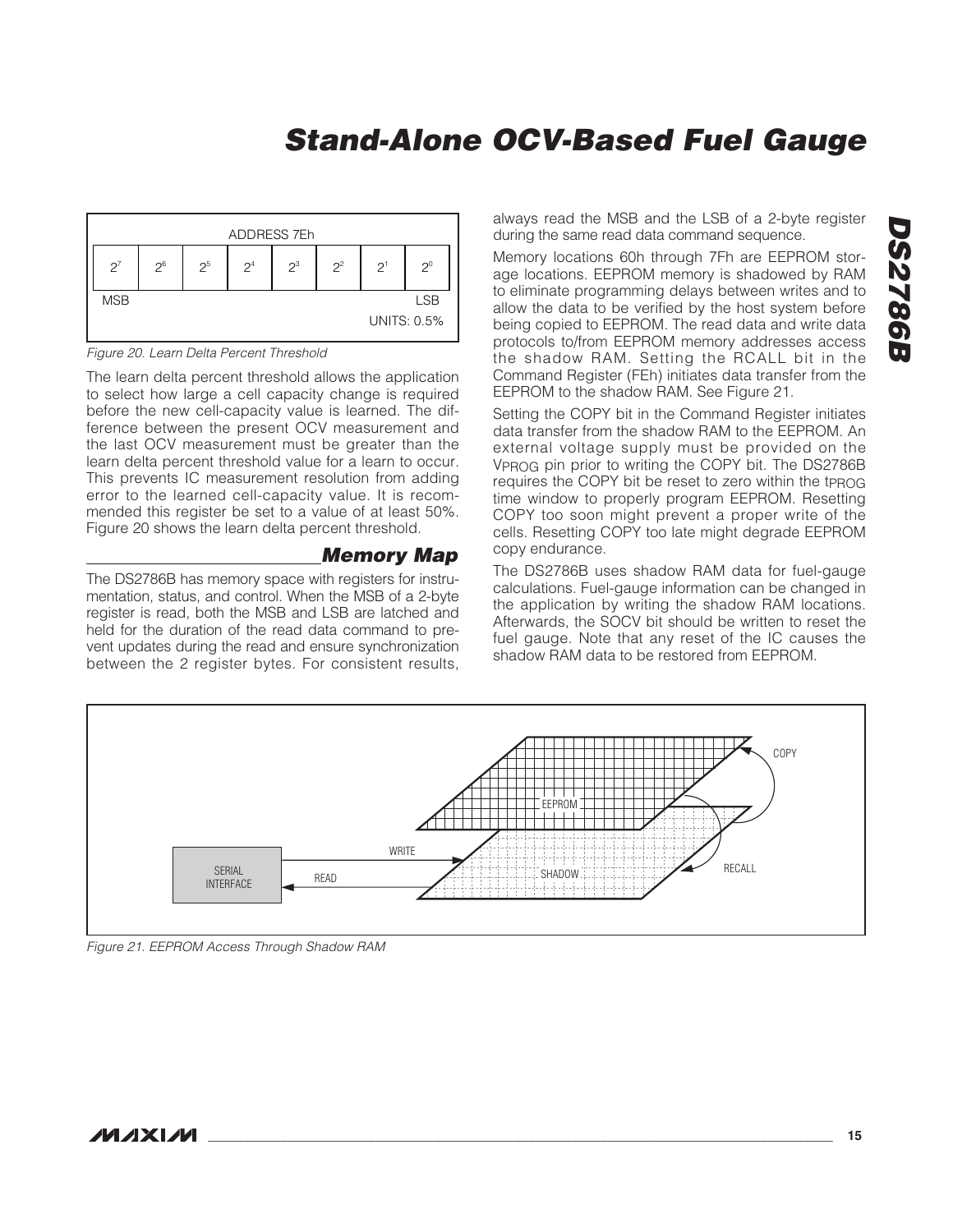#### **Table 3. Memory Map**

| <b>ADDRESS</b> | <b>DESCRIPTION</b>                           | <b>READ/WRITE</b> |
|----------------|----------------------------------------------|-------------------|
| 00h            | Reserved                                     |                   |
| 01h            | Status/Config Register                       | R/W               |
| 02h            | Relative Capacity                            | R                 |
| 03h to 07h     | Reserved                                     |                   |
| 08h            | Auxiliary Input 0 MSB                        | R                 |
| 09h            | Auxiliary Input 0 LSB                        | R                 |
| 0Ah            | Auxiliary Input 1/<br><b>Temperature MSB</b> | R                 |
| 0Bh            | Auxiliary Input 1/<br>Temperature LSB        | R                 |
| 0Ch            | Voltage Register MSB                         | R                 |
| 0Dh            | Voltage Register LSB                         | R                 |
| 0Eh            | <b>Current Register MSB</b>                  | R                 |

| <b>ADDRESS</b> | <b>DESCRIPTION</b>                        | <b>READ/WRITE</b> |
|----------------|-------------------------------------------|-------------------|
| 0Fh            | Current Register LSB                      | R                 |
| 10h to 13h     | Reserved                                  |                   |
| 14h            | Initial Voltage MSB                       | R                 |
| 15h            | Initial Voltage LSB                       | R                 |
| 16h            | Last OCV Relative<br>Capacity             | R                 |
| 17h            | Learned Capacity<br><b>Scaling Factor</b> | R                 |
| 18h to 5Fh     | Reserved                                  |                   |
| 60h to 7Fh     | Parameter EEPROM                          | R/W               |
| 80h to FDh     | Reserved                                  |                   |
| FEh            | Command                                   | <b>R/W</b>        |
| FFh            | Reserved                                  |                   |

#### **Table 4. Parameter EEPROM Memory Block**

| <b>ADDRESSS</b> | <b>DESCRIPTION</b>           | <b>FACTORY</b><br><b>VALUE</b> | <b>ADDRESS</b> | <b>DESCRIPTION</b>                    | <b>FACTORY</b><br><b>VALUE</b> |
|-----------------|------------------------------|--------------------------------|----------------|---------------------------------------|--------------------------------|
| 60h             | Current Offset Bias Register | 00h                            | 70h            | Voltage Breakpoint 4 MSB              | C <sub>4</sub> h               |
| 61h             | Capacity 1                   | 0Ah                            | 71h            | Voltage Breakpoint 4 LSB              | 20h                            |
| 62h             | Capacity 2                   | 14h                            | 72h            | Voltage Breakpoint 5 MSB              | CD <sub>h</sub>                |
| 63h             | Capacity 3                   | 32h                            | 73h            | Voltage Breakpoint 5 LSB              | 10h                            |
| 64h             | Capacity 4                   | 69h                            | 74h            | Voltage Breakpoint 6 MSB              | CE <sub>h</sub>                |
| 65h             | Capacity 5                   | A0h                            | 75h            | Voltage Breakpoint 6 LSB              | F <sub>0</sub> h               |
| 66h             | Capacity 6                   | AAh                            | 76h            | Voltage Breakpoint 7 MSB              | D <sub>1</sub> h               |
| 67h             | Capacity 7                   | B <sub>5</sub> h               | 77h            | Voltage Breakpoint 7 LSB              | 40h                            |
| 68h             | Voltage Breakpoint 0 MSB     | A3h                            | 78h            | Voltage Breakpoint 8 MSB              | D <sub>5</sub> h               |
| 69h             | Voltage Breakpoint 0 LSB     | 20 <sub>h</sub>                | 79h            | Voltage Breakpoint 8 LSB              | 90 <sub>h</sub>                |
| 6Ah             | Voltage Breakpoint 1 MSB     | B9h                            | 7Ah            | Initial Capacity Scaling              | 80h                            |
| 6Bh             | Voltage Breakpoint 1 LSB     | 50 <sub>h</sub>                | 7Bh            | <b>OCV Current Threshold</b>          | 06h                            |
| 6Ch             | Voltage Breakpoint 2 MSB     | <b>BCh</b>                     | 7Ch            | OCV dV/dt Threshold                   | 94h                            |
| 6Dh             | Voltage Breakpoint 2 LSB     | 10h                            | 7Dh            | <sup>2</sup> C Address Configuration* | 60h*                           |
| 6Eh             | Voltage Breakpoint 3 MSB     | C <sub>O</sub> h               | 7Eh            | Learn Threshold                       | 78h                            |
| 6Fh             | Voltage Breakpoint 3 LSB     | 20h                            | 7Fh            | User EEPROM                           | 00h                            |

\*The factory default 7-bit slave address is 0110110. The upper 3 bits are fixed at 011; the lower 4 bits can be changed by writing the I <sup>2</sup>C Address Configuration Register as illustrated in Figures 24 and 25.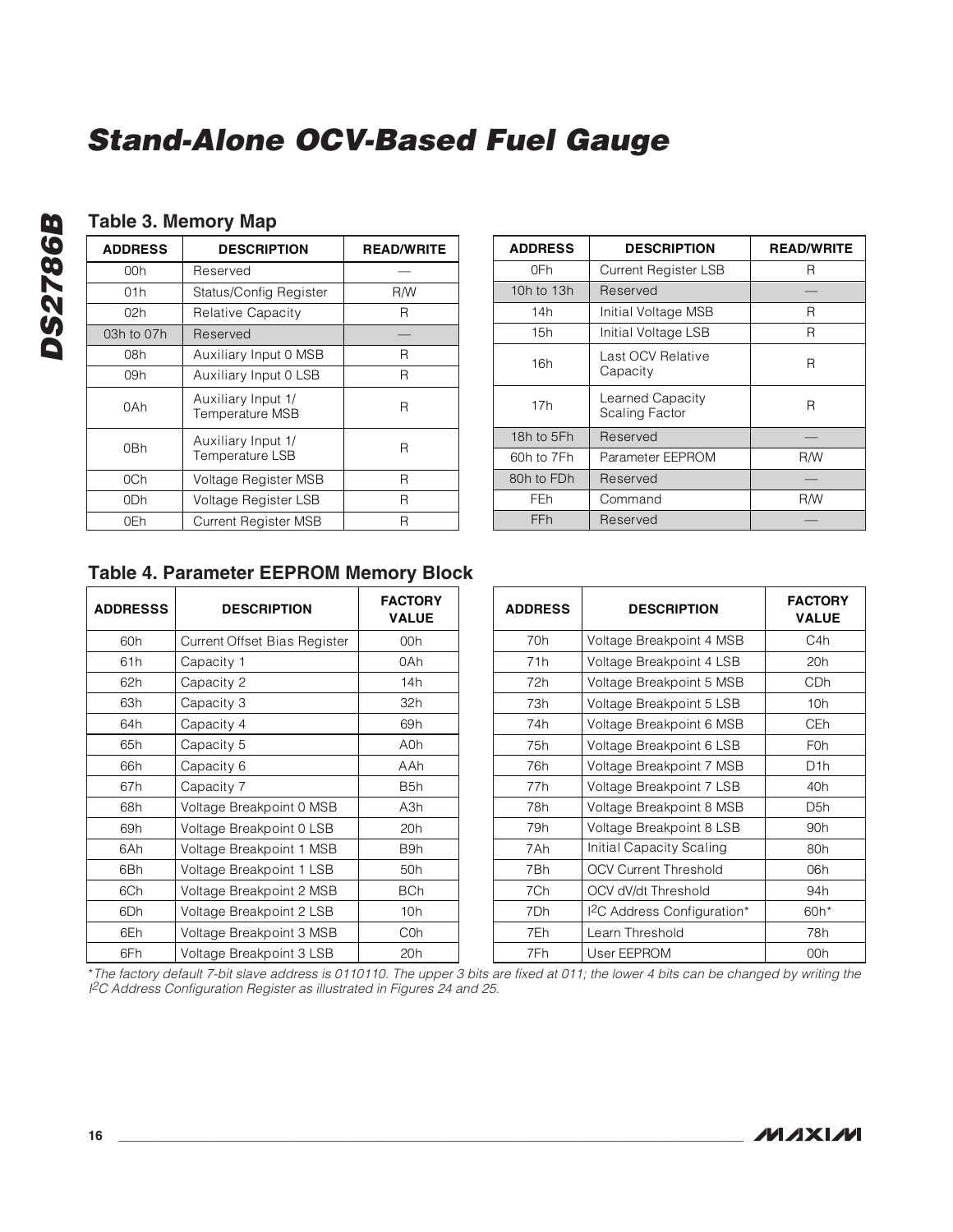#### **Status/Config Register**

The Status/Config Register is read/write with individual bits designated as read only. Bit values indicate status as well as program or select device functionality. Bits 3 though 6 are EEPROM backed at memory location 7Ch. Note that their bit positions differ between these locations. See Figure 22:

- **PORF**—The power-on-reset flag is set to indicate initial power-up. PORF is not cleared internally. The user must write this flag value to a zero in order to use it to indicate subsequent power-up events. POR event causes a reset of the fuel gauge. PORF is read/write-to-zero.
- **SMOD**—Sleep Mode enable. A value of 1 allows the IC to enter Sleep Mode when SCL **and** SDA are low for t<sub>SLEEP</sub>. A value of zero disables the transition to Sleep Mode. This bit is EEPROM backed by bit 7 of memory location 7Ch. The factory-programmed value is 1.

**Caution:** SMOD sleep feature must be disabled when a battery is charged on an external charger that does not connect to the SDA or SCL pins. SMOD sleep can be used if the charger pulls SDA or SCL high. The IC remains in sleep on a charger that fails to properly drive SDA or SCL and therefore does not adjust relative capacity when a battery is charged.

**• LDIS**—Learn disable. A value of 1 disables cellcapacity learning by the IC. A value of zero allows cell-capacity learning to occur normally. This bit is EEPROM backed by bit 6 of memory location 7Ch. The factory-programmed value is zero.

- **VODIS**—V<sub>OUT</sub> disable. A value of 1 disables the VOUT output. When set to zero, this output is driven t<sub>PRE</sub> before the AIN0 conversion begins, and disabled after the AIN1 conversion ends. This bit is EEPROM backed by bit 5 of memory location 7Ch. The factory-programmed value is zero.
- **ITEMP**—ITEMP. A value of 1 enables measurement of temperature using the internal sensor during the AIN1 conversion timeslot. The AIN1 input is not selected and  $V_{\text{OUT}}$  is not enabled during the AIN1 timeslot. A value of zero restores the measurement of AIN1 and enables  $V_{\text{OUT}}$  during the AIN1 timeslot. This bit is EEPROM backed by bit 4 of memory location 7Ch. The factory-programmed value is 1.
- **AIN1**—AIN1 conversion valid. This read-only bit indicates that the VOUT output was enabled and a conversion has occurred on the AIN1 pin. When using the VODIS bit, before reading the AIN1 Registers, read the AIN1 bit. Only once the AIN1 bit is set should the AIN1 Register be read.
- **AIN0**—AIN0 conversion valid. This read-only bit indicates that the VOUT output was enabled and a conversion has occurred on the AIN0 pin. When using the VODIS bit, before reading the AIN0 Registers, read the AIN0 bit. Only once the AIN0 bit is set should the AIN0 Register be read.

**Command Register**

The Command Register is read/write accessible. Bit values indicate operations requested to be performed by the device. See Figure 23 for the Command Register format.

| ADDRESS 01h         |             |                  |                  |                  |                  |                  |                  |
|---------------------|-------------|------------------|------------------|------------------|------------------|------------------|------------------|
| BIT <sub>7</sub>    | BIT 6       | BIT <sub>5</sub> | BIT <sub>4</sub> | BIT <sub>3</sub> | BIT <sub>2</sub> | BIT <sub>1</sub> | BIT <sub>0</sub> |
| $\checkmark$        | <b>PORF</b> | <b>SMOD</b>      | _DIS             | <b>VODIS</b>     | <b>ITEMP</b>     | AIN <sub>1</sub> | AIN <sub>0</sub> |
| <b>X</b> —Reserved. |             |                  |                  |                  |                  |                  |                  |

Figure 22. Status/Config Register Format

| ADDRESS FEh                       |                                     |                  |                  |                  |                  |                  |             |
|-----------------------------------|-------------------------------------|------------------|------------------|------------------|------------------|------------------|-------------|
| BIT <sub>7</sub>                  | BIT 6                               | BIT <sub>5</sub> | BIT <sub>4</sub> | BIT <sub>3</sub> | BIT <sub>2</sub> | BIT <sub>1</sub> | BIT 0       |
| <b>POR</b>                        |                                     |                  |                  | <b>POCV</b>      | <b>SOCV</b>      | <b>RCALL</b>     | <b>COPY</b> |
|                                   | <b>1</b> —Bit always reads logic 1. |                  |                  |                  |                  |                  |             |
| <b>X</b> —Reserved.               |                                     |                  |                  |                  |                  |                  |             |
| Figure 00 Company Demister Formet |                                     |                  |                  |                  |                  |                  |             |

Figure 23. Command Register Format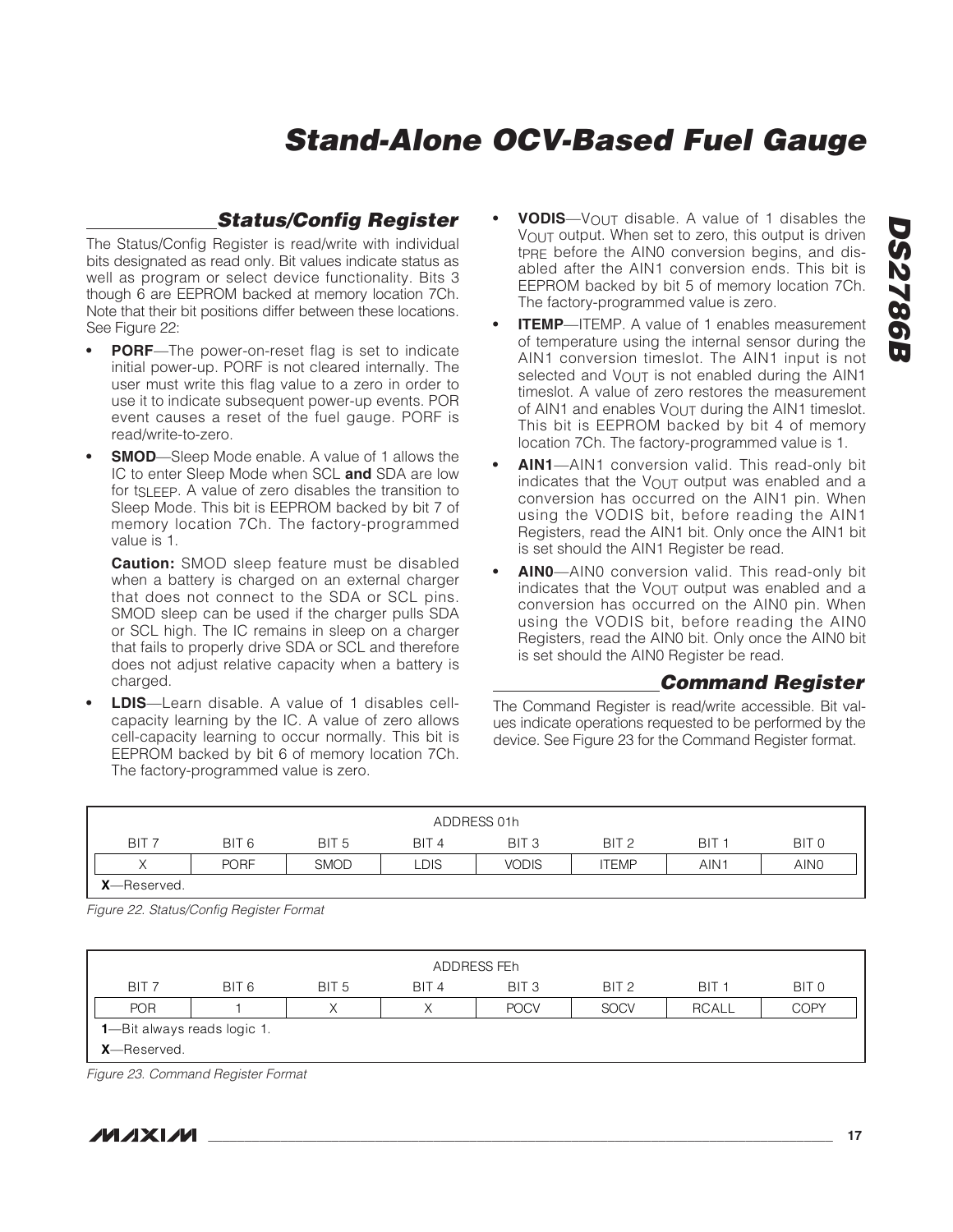- **COPY**—The Copy bit is set to start a copy command of the scratchpad to EEPROM. A programming voltage must be present on the VPROG pin prior for the copy to be successful. The Copy bit must be cleared by software within the tprog time window.
- **RCALL**—The Recall bit is set to recall the contents of EEPROM into the scratchpad.
	- *SOCV—Stored OCV calculation. This command can* be used to reset the relative capacity calculation after updating OCV cell model data in the scratchpad. When set to 1, the part is performing an OCV calculation based on the voltage stored in the Initial Voltage Register and the OCV lookup table values present in the scratchpad. Writing the bit to 1 forces a calculation. Forcing an OCV calculation creates capacity-estimation error. The bit is cleared when the hardware completes the calculation.
	- **POCV**—Present OCV calculation. When set to 1, the part is performing an OCV calculation based on the voltage stored in the Voltage Register and the OCV lookup table values present in the scratchpad. Writing the bit to 1 forces a calculation. This function should be used for test purposes only. Forcing an OCV calculation creates capacity-estimation error. The bit is cleared when the hardware completes the calculation.
	- **POR**—Power-on reset. A value of 1 starts a poweron reset event. The bit is cleared on the next start or stop on the 2-wire bus, exiting the reset state.

#### **User EEPROM**

Location 7Fh provides 1 byte available for storage of user-defined information. This byte does not affect operation of the fuel gauge. Factory default is 00h.

#### **2-Wire Bus System**

The 2-wire bus system supports operation as a slaveonly device in a single or multislave, and single or multimaster system. The 2-wire interface consists of a serial data line (SDA) and serial clock line (SCL). SDA and SCL provide bidirectional communication between the DS2786B slave device and a master device at speeds up to 400kHz. The DS2786B's SDA pin operates bidirectionally; that is, when the DS2786B receives data, SDA operates as an input, and when the DS2786B returns data, SDA operates as an open-drain output, with the host system providing a resistive pullup. The DS2786B always operates as a slave device, receiving and transmitting data under the control of a master device. The master initiates all transactions on the bus and generates the SCL signal, as well as the START and STOP bits, which begin and end each transaction.

#### **Bit Transfer**

One data bit is transferred during each SCL clock cycle, with the cycle defined by SCL transitioning low to high and then high to low. The SDA logic level must remain stable during the high period of the SCL clock pulse. Any change in SDA when SCL is high is interpreted as a START or STOP control signal.

#### **Bus Idle**

The bus is defined to be idle, or not busy, when no master device has control. Both SDA and SCL remain high when the bus is idle. The STOP condition is the proper method to return the bus to the idle state.

#### **START and STOP Conditions**

The master initiates transactions with a START condition (S) by forcing a high-to-low transition on SDA while SCL is high. The master terminates a transaction with a STOP condition (P), a low-to-high transition on SDA while SCL is high. A Repeated START condition (Sr) can be used in place of a STOP then START sequence to terminate one transaction and begin another without returning the bus to the idle state. In multimaster systems, a Repeated START allows the master to retain control of the bus. The START and STOP conditions are the only bus activities in which the SDA transitions when SCL is high.

#### **Acknowledge Bits**

Each byte of a data transfer is acknowledged with an Acknowledge bit (A) or a No Acknowledge bit (N). Both the master and the DS2786B slave generate Acknowledge bits. To generate an acknowledge, the receiving device must pull SDA low before the rising edge of the acknowledge-related clock pulse (ninth pulse) and keep it low until SCL returns low. To generate a no acknowledge (also called NAK), the receiver releases SDA before the rising edge of the acknowledge-related clock pulse and leaves SDA high until SCL returns low. Monitoring the Acknowledge bits allows for detection of unsuccessful data transfers. An unsuccessful data transfer can occur if a receiving device is busy or if a system fault has occurred. In the event of an unsuccessful data transfer, the bus master should reattempt communication.

#### **Data Order**

A byte of data consists of 8 bits ordered MSB first. The LSB of each byte is followed by the Acknowledge bit. The DS2786B registers composed of multibyte values are ordered MSB first. The MSB of multibyte registers is stored on even data memory addresses.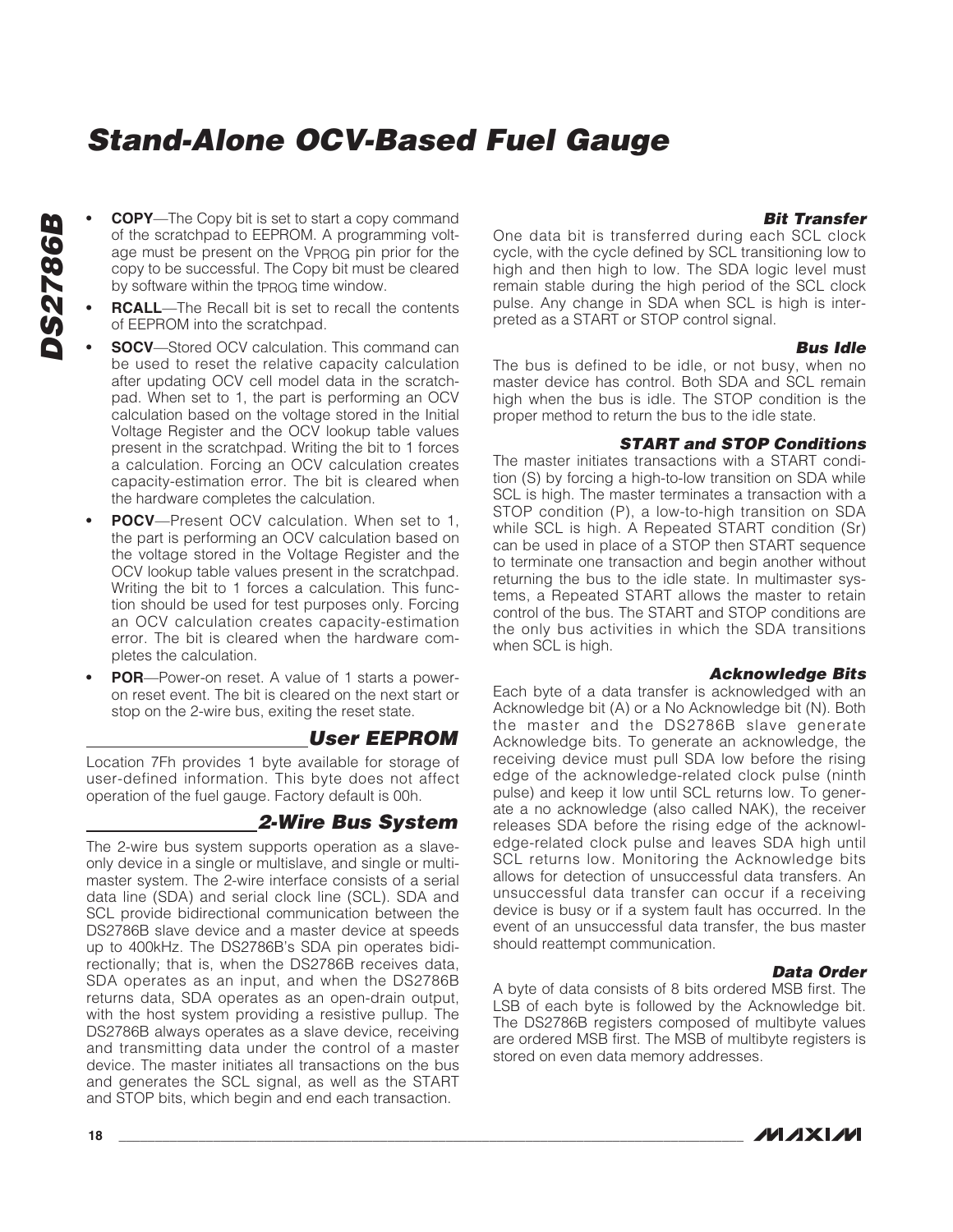#### **Slave Address**

A bus master initiates communication with a slave device by issuing a START condition followed by a slave address (SAddr) and the read/write (R/W) bit. When the bus is idle, the DS2786B continuously monitors for a START condition followed by its slave address. When the IC receives an address that matches its slave address, it responds with an Acknowledge bit during the clock period following the R/W bit. The DS2786BG-C3 7-bit slave address is 0110110. The upper 3 bits are fixed at 011; the lower 4 bits can be changed by writing the I2C Address Configuration Register at location 7Dh.

#### **Read/Write Bit**

The R/W bit following the slave address determines the data direction of subsequent bytes in the transfer. R/W  $= 0$  selects a write transaction, with the following bytes being written by the master to the slave.  $R/W = 1$  selects a read transaction, with the following bytes being read from the slave by the master. With the ADDR3–ADDR0 bits at their default of 0110, writes occur using address 0x6Ch, while reads occur at 0x6Dh.

#### The DS2786B is compatible with any bus timing up to 400kHz. No special configuration is required to operate at any speed.

#### **2-Wire Command Protocols**

**Bus Timing**

The command protocols involve several transaction formats. The simplest format consists of the master writing the START bit, slave address, and R/W bit, and then monitoring the Acknowledge bit for presence of the DS2786B. More complex formats such as the write data, read data, and function command protocols write data, read data, and execute device-specific operations. All bytes in each command format require the slave or host to return an Acknowledge bit before continuing with the next byte. Each function command definition outlines the required transaction format. Table 5 applies to the transaction formats.

|                  |                                                                                                      |                  |                  | ADDRESS 7Dh      |                  |                  |       |  |
|------------------|------------------------------------------------------------------------------------------------------|------------------|------------------|------------------|------------------|------------------|-------|--|
| BIT <sub>7</sub> | BIT 6                                                                                                | RIT <sub>5</sub> | RIT <sub>4</sub> | BIT <sub>3</sub> | BIT <sub>2</sub> | RIT <sub>1</sub> | BIT 0 |  |
| ADDR3            | ADDR <sub>2</sub>                                                                                    | ADDR1            | ADDR0            |                  |                  |                  |       |  |
|                  | $X$ —RESERVED.                                                                                       |                  |                  |                  |                  |                  |       |  |
|                  | ADDR3:0-USER-ADJUSTABLE BITS OF THE DS2786BG-C3'S I <sup>2</sup> C ADDRESS. FACTORY DEFAULT IS 0110. |                  |                  |                  |                  |                  |       |  |

Figure 24. I<sup>2</sup>C Address Configuration Register Format

| <b>BIT</b> | <b>BIT</b><br>C | BIT <sub>5</sub> | <b>BIT</b> | <b>BIT</b><br>◡   | <b>BIT</b><br>$\sim$ | $BI^{\tau}$ | <b>BIT</b> |
|------------|-----------------|------------------|------------|-------------------|----------------------|-------------|------------|
|            |                 |                  | ADDR3      | ADDR <sub>2</sub> | ADDR <sup>+</sup>    | ADDR0<br>ΔI | R/W        |

Figure 25. DS2786B I<sup>2</sup>C Address Byte Format

#### **Table 5. 2-Wire Protocol Key**

| KEY          | <b>DESCRIPTION</b>          |  |  |
|--------------|-----------------------------|--|--|
| S            | START bit                   |  |  |
| SAddr        | Slave address (7 bit)       |  |  |
| <b>FCmd</b>  | Function command byte       |  |  |
| <b>MAddr</b> | Memory address byte         |  |  |
| Data         | Data byte written by master |  |  |
| Α            | Acknowledge bit-master      |  |  |
| N            | No acknowledge-master       |  |  |

| <b>KEY</b> | <b>DESCRIPTION</b>          |  |  |
|------------|-----------------------------|--|--|
| Sr         | <b>Repeated START</b>       |  |  |
| W          | $R/W$ bit = 0               |  |  |
| R          | $R/W$ bit = 1               |  |  |
| Р          | STOP bit                    |  |  |
| Data       | Data byte returned by slave |  |  |
| Α          | Acknowledge bit-slave       |  |  |
| N          | No acknowledge-slave        |  |  |

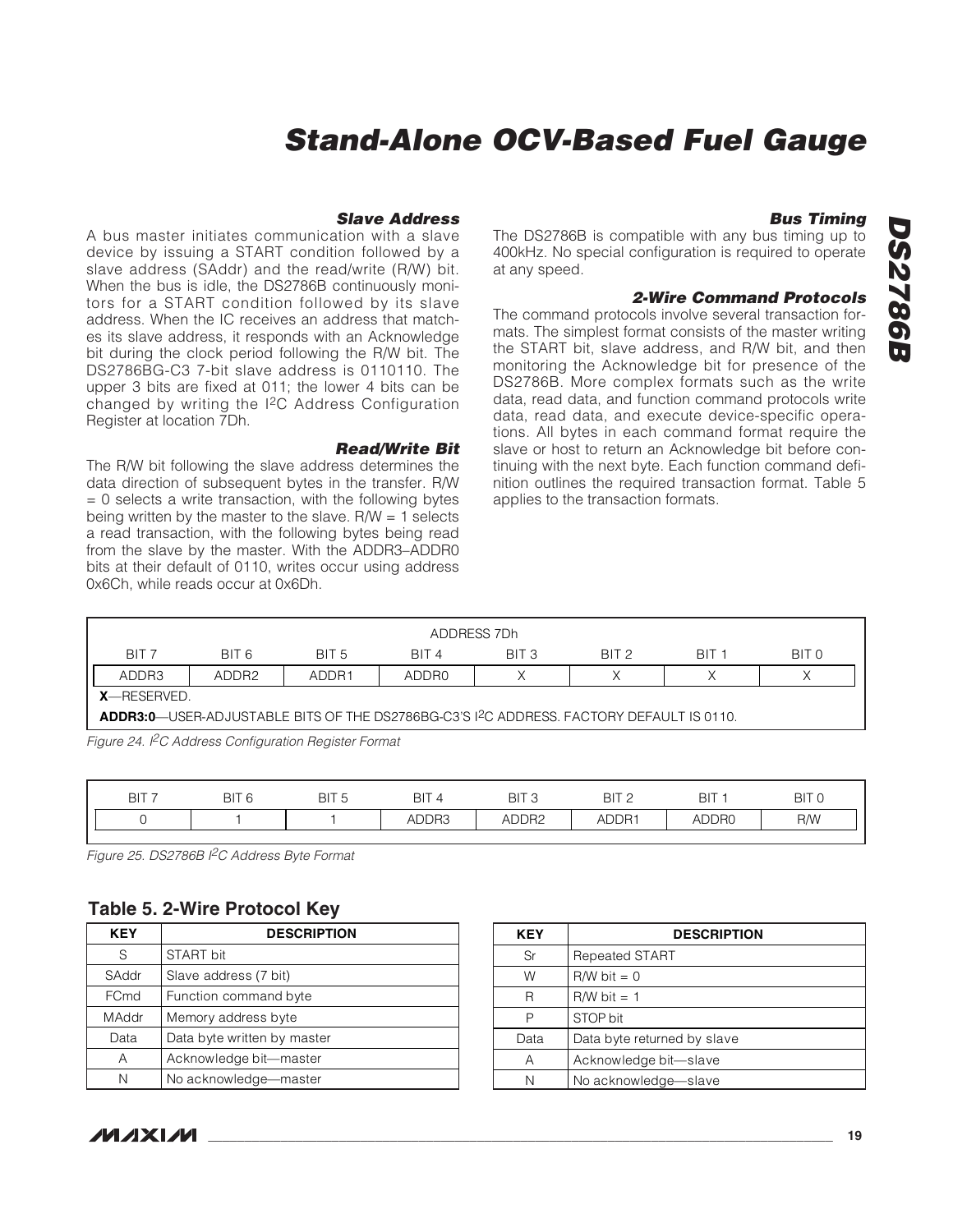#### **Basic Transaction Formats**

Write: S SAddr W A MAddr A Data0 A P

A write transaction transfers 1 or more data bytes to the DS2786B. The data transfer begins at the memory address supplied in the MAddr byte. Control of the SDA signal is retained by the master throughout the transaction, except for the acknowledge cycles.

| Read: SAddr W A MAddr A Sr SAddr R A Data0 N P |                     |  |
|------------------------------------------------|---------------------|--|
|                                                |                     |  |
| Write Portion                                  | <b>Read Portion</b> |  |

A read transaction transfers 1 or more bytes from the DS2786B. Read transactions are composed of two parts—a write portion followed by a read portion—and are therefore inherently longer than a write transaction. The write portion communicates the starting point for the read operation. The read portion follows immediately, beginning with a Repeated START, Slave Address with R/W set to 1. Control of SDA is assumed by the DS2786B beginning with the Slave Address Acknowledge cycle. Control of the SDA signal is retained by the DS2786B throughout the transaction, except for the acknowledge cycles. The master indicates the end of a read transaction by responding to the last byte it requires with a no acknowledge. This signals the DS2786B that control of SDA is to remain with the master following the acknowledge clock.

#### **Write Data Protocol**

The write data protocol is used to write to register and shadow RAM data to the DS2786B starting at memory address MAddr. Data0 represents the data written to MAddr, Data1 represents the data written to MAddr + 1, and DataN represents the last data byte, written to MAddr  $+$  N. The master indicates the end of a write transaction by sending a STOP or Repeated START after receiving the last acknowledge bit:

S SAddr W A MAddr A Data0 A Data1 A … DataN A P

The MSB of the data to be stored at address MAddr can be written immediately after the MAddr byte is acknowledged. Because the address is automatically incremented after the LSB of each byte is received by the DS2786B, the MSB of the data at address MAddr +

1 can be written immediately after the acknowledgment of the data at address MAddr. If the bus master continues an autoincremented write transaction beyond address 4Fh, the DS2786B ignores the data. Data is also ignored on writes to read-only addresses and reserved addresses, as well as a write that autoincrements to the Function Command Register (address FEh). Incomplete bytes and bytes that are not acknowledged by the DS2786B are not written to memory. As noted in the Memory Map section, writes to EEPROM locations modify the shadow RAM only.

#### **Read Data Protocol**

The read data protocol is used to read register and shadow RAM data from the DS2786B starting at memory address specified by MAddr. Data0 represents the data byte in memory location MAddr, Data1 represents the data from MAddr + 1, and DataN represents the last byte read by the master:

#### S SAddr W A MAddr A Sr SAddr R A Data0 A Data1 ...DataN N P

Data is returned beginning with the MSB of the data in MAddr. Because the address is automatically incremented after the LSB of each byte is returned, the MSB of the data at address MAddr  $+$  1 is available to the host immediately after the acknowledgment of the data at address MAddr. If the bus master continues to read beyond address FFh, the DS2786B outputs data values of FFh. Addresses labeled Reserved in the memory map (Table 3) return undefined data. The bus master terminates the read transaction at any byte boundary by issuing a no acknowledge followed by a STOP or Repeated START.

#### **Package Information**

For the latest package outline information and land patterns. go to **www.maxim-ic.com/packages**. Note that a "+", "#", or "-" in the package code indicates RoHS status only. Package drawings may show a different suffix character, but the drawing pertains to the package regardless of RoHS status.

|           | <b>PACKAGE TYPE   PACKAGE CODE   DOCUMENT NO.</b> |         |
|-----------|---------------------------------------------------|---------|
| 10. IDEN. | $11033 + 1$                                       | 21-0137 |

**DS2786B**

**DS2786B**